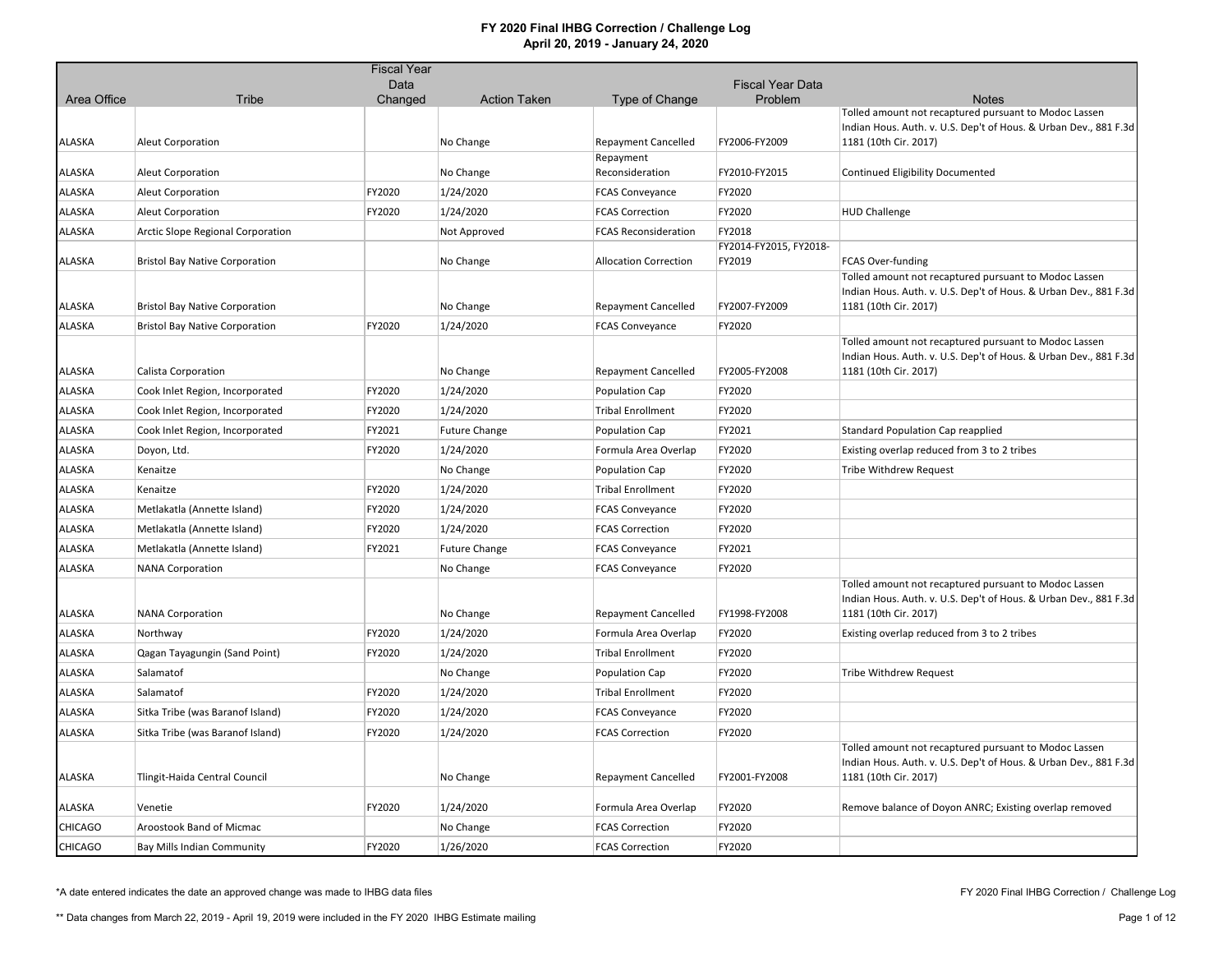|                               |                                        | <b>Fiscal Year</b> |                                  |                                                              |                             |                                                                            |
|-------------------------------|----------------------------------------|--------------------|----------------------------------|--------------------------------------------------------------|-----------------------------|----------------------------------------------------------------------------|
|                               | <b>Tribe</b>                           | Data               |                                  |                                                              | <b>Fiscal Year Data</b>     | <b>Notes</b>                                                               |
| Area Office<br><b>CHICAGO</b> | <b>Bay Mills Indian Community</b>      | Changed<br>FY2020  | <b>Action Taken</b><br>1/27/2020 | Type of Change<br><b>Allocation Correction</b>               | Problem<br>FY2019           | <b>Continued Eligibility Documented</b>                                    |
| <b>CHICAGO</b>                | Chickahominy Indian Tribe              | FY2020             | 1/27/2020                        | <b>Tribal Enrollment</b>                                     | FY2020                      |                                                                            |
| <b>CHICAGO</b>                | Eastern Band of Cherokee Indians       | FY2020             | 1/26/2020                        | <b>FCAS Correction</b>                                       | FY2020                      |                                                                            |
| <b>CHICAGO</b>                | Eastern Band of Cherokee Indians       | FY2020             | 1/27/2020                        | <b>Allocation Correction</b>                                 | FY2018-FY2019               |                                                                            |
|                               |                                        | FY2020             |                                  |                                                              | FY2020                      | FCAS Over-funding                                                          |
| <b>CHICAGO</b>                | Fond Du Lac Band of Minnesota Chippewa |                    | 1/26/2020                        | <b>FCAS Conveyance</b>                                       |                             |                                                                            |
| <b>CHICAGO</b>                | <b>Houlton Band of Maliseets</b>       | FY2020             | 1/27/2020                        | <b>Tribal Enrollment</b>                                     | FY2020                      |                                                                            |
| <b>CHICAGO</b>                | Lac Du Flambeau Band                   |                    | Not Approved                     | <b>FCAS Appeal</b>                                           | FY2017                      |                                                                            |
| <b>CHICAGO</b>                | Lac Du Flambeau Band                   | FY2020             | 1/26/2020                        | <b>FCAS Correction</b>                                       | FY2020                      |                                                                            |
| <b>CHICAGO</b>                | Lac Du Flambeau Band                   | FY2020             | 1/27/2020                        | <b>Allocation Correction</b><br><b>Allocation Correction</b> | FY2017                      | FCAS Over-funding                                                          |
| <b>CHICAGO</b>                | Lac Du Flambeau Band                   | FY2020             | 1/27/2020                        | Reconsideration                                              | FY2017-FY2019               | <b>Continued Eligibility Documented</b>                                    |
| <b>CHICAGO</b>                | Lumbee Tribe of North Carolina         | FY2018             | 2018                             | <b>Allocation Correction</b>                                 | FY2016                      | <b>IHP Adjustment</b>                                                      |
| <b>CHICAGO</b>                | Mashantucket Pequot                    | FY2020             | 1/27/2020                        | <b>Tribal Enrollment</b>                                     | FY2020                      |                                                                            |
| <b>CHICAGO</b>                | Mississippi Band of Choctaw Indians    | FY2020             | 1/26/2020                        | <b>FCAS Conveyance</b>                                       | FY2020                      |                                                                            |
| <b>CHICAGO</b>                | Mississippi Band of Choctaw Indians    | FY2020             | 1/27/2020                        | <b>Allocation Correction</b>                                 | FY2019                      | FCAS Over-funding                                                          |
| <b>CHICAGO</b>                | MOWA Band of Choctaw Indians           |                    | Pending                          | <b>Allocation Correction</b>                                 | FY2017-FY2018               | FCAS Over-funding                                                          |
| <b>CHICAGO</b>                | MOWA Band of Choctaw Indians           |                    | Pending                          | <b>Allocation Correction</b><br>Appeal                       | FY2017, FY2019              | FCAS Over-funding                                                          |
|                               |                                        |                    |                                  | <b>Allocation Correction</b>                                 |                             |                                                                            |
| <b>CHICAGO</b>                | MOWA Band of Choctaw Indians           |                    | Pending                          | Appeal                                                       | FY2018-FY2019               | FCAS Over-funding                                                          |
| <b>CHICAGO</b>                | <b>MOWA Band of Choctaw Indians</b>    | FY2020             | 1/27/2020                        | <b>FCAS Conversion</b>                                       | FY2020                      |                                                                            |
| <b>CHICAGO</b>                | MOWA Band of Choctaw Indians           | FY2020             | 1/27/2020                        | <b>FCAS Conveyance</b>                                       | FY2020                      |                                                                            |
| <b>CHICAGO</b>                | MOWA Band of Choctaw Indians           | FY2020             | 1/27/2020                        | Formula Area Overlap                                         | FY2020                      | Recalculate the sharing of Needs data as required by 24 CFR<br>1000.326(3) |
| <b>CHICAGO</b>                | <b>MOWA Band of Choctaw Indians</b>    | FY2021             | <b>Future Change</b>             | Formula Area Overlap                                         | FY2021                      | Recalculate the sharing of Needs data as required by 24 CFR<br>1000.326(3) |
| <b>CHICAGO</b>                | Oneida Nation, Wisconsin               | FY2020             | 1/27/2020                        | <b>FCAS Conveyance</b>                                       | FY2020                      |                                                                            |
| <b>CHICAGO</b>                | Penobscot Tribe                        |                    | Pending                          | <b>FCAS</b>                                                  | <b>Fiscal Years Unknown</b> | <b>Request Being Processed</b>                                             |
| <b>CHICAGO</b>                | <b>Pleasant Point</b>                  |                    | Not Approved                     | <b>FCAS Appeal</b>                                           | FY2019                      |                                                                            |
| <b>CHICAGO</b>                | Pleasant Point                         | FY2020             | 1/27/2020                        | <b>Allocation Correction</b>                                 | FY2019                      | FCAS Over-funding                                                          |
| <b>CHICAGO</b>                | <b>Pleasant Point</b>                  | FY2020             | 1/27/2020                        | <b>FCAS Conveyance</b>                                       | FY2020                      |                                                                            |
| <b>CHICAGO</b>                | Poarch Band of Creek Indians           | FY2020             | 1/27/2020                        | Formula Area Overlap                                         | FY2020                      | Recalculate the sharing of Needs data as required by 24 CFR<br>1000.326(3) |
| <b>CHICAGO</b>                | Poarch Band of Creek Indians           | FY2020             | 1/27/2020                        | <b>Tribal Enrollment</b>                                     | FY2020                      |                                                                            |
|                               |                                        |                    |                                  |                                                              |                             | Recalculate the sharing of Needs data as required by 24 CFR                |
| CHICAGO                       | Poarch Band of Creek Indians           | FY2021             | <b>Future Change</b>             | Formula Area Overlap                                         | FY2021                      | 1000.326(3)                                                                |
| <b>CHICAGO</b>                | Sault Ste. Marie Tribe                 |                    | No Change                        | <b>FCAS Conversion</b>                                       | <b>After 1997</b>           |                                                                            |
| <b>CHICAGO</b>                | Sault Ste. Marie Tribe                 | FY2020             | 1/27/2020                        | <b>FCAS Conveyance</b>                                       | FY2020                      |                                                                            |
| <b>CHICAGO</b>                | Sault Ste. Marie Tribe                 | FY2020             | 1/27/2020                        | <b>FCAS Correction</b>                                       | FY2020                      | <b>HUD Challenge</b>                                                       |
| <b>CHICAGO</b>                | Sault Ste. Marie Tribe                 | FY2020             | 1/27/2020                        | <b>Tribal Enrollment</b>                                     | FY2020                      |                                                                            |
| <b>CHICAGO</b>                | Sault Ste. Marie Tribe                 | FY2021             | <b>Future Change</b>             | <b>FCAS Conveyance</b>                                       | FY2021                      |                                                                            |

\*A date entered indicates the date an approved change was made to IHBG data files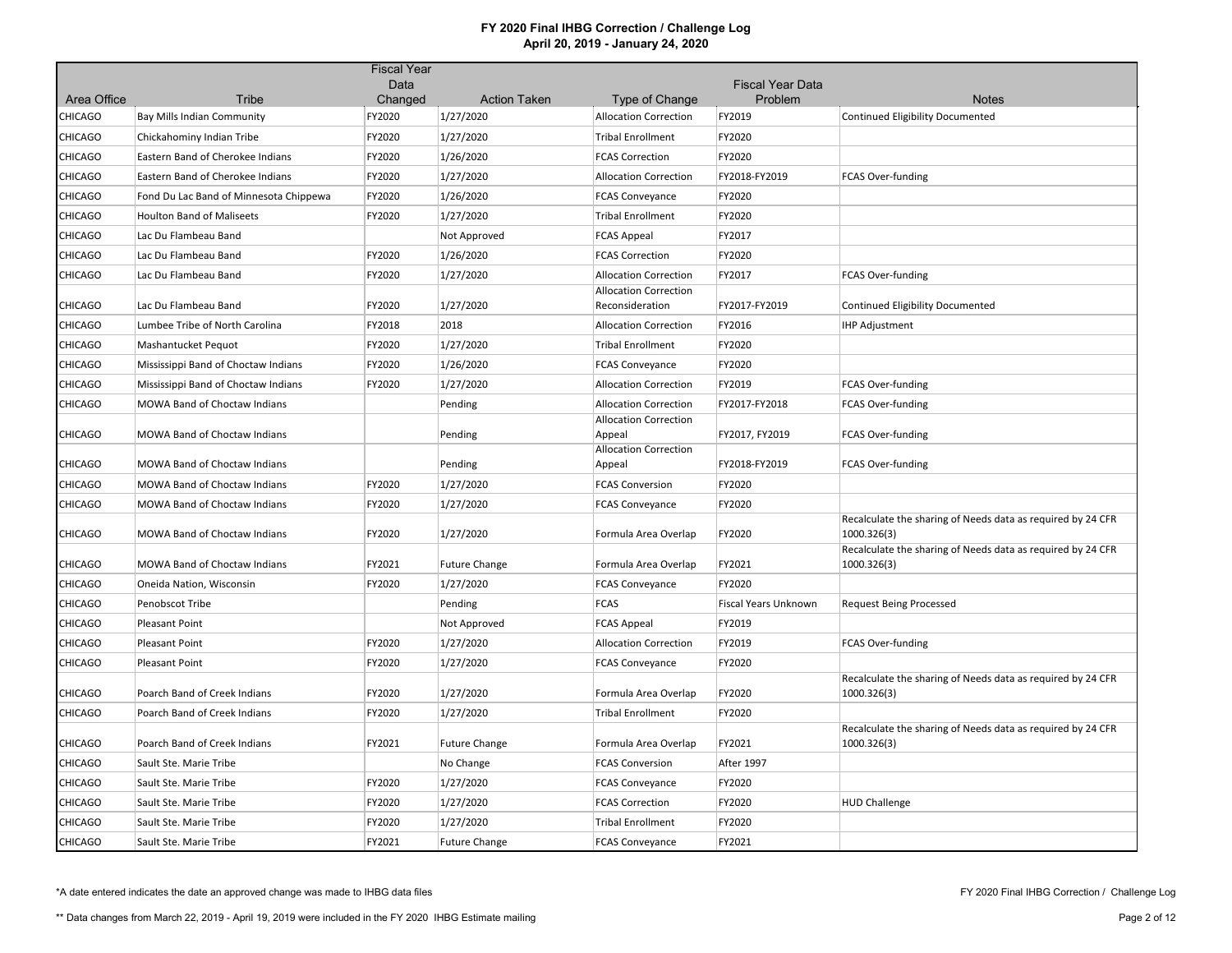|                |                                                         | <b>Fiscal Year</b> |                      |                                                       |                                  |                                                                                                                                                    |
|----------------|---------------------------------------------------------|--------------------|----------------------|-------------------------------------------------------|----------------------------------|----------------------------------------------------------------------------------------------------------------------------------------------------|
|                |                                                         | Data               |                      |                                                       | <b>Fiscal Year Data</b>          |                                                                                                                                                    |
| Area Office    | Tribe                                                   | Changed            | <b>Action Taken</b>  | Type of Change                                        | Problem                          | <b>Notes</b>                                                                                                                                       |
| <b>CHICAGO</b> | Sokagoan Chippewa Tribe                                 | FY2020             | 1/27/2020            | <b>Allocation Correction</b>                          | FY2018-FY2019                    | <b>FCAS Over-funding</b>                                                                                                                           |
| <b>CHICAGO</b> | Sokagoan Chippewa Tribe                                 | FY2020             | 1/27/2020            | FCAS Conversion Non-<br>dwelling                      | FY2020                           |                                                                                                                                                    |
| <b>CHICAGO</b> | Sokagoan Chippewa Tribe                                 | FY2021             | 1/27/2020            | <b>Allocation Correction</b>                          | FY2018-FY2019                    | FCAS Over-funding                                                                                                                                  |
| <b>CHICAGO</b> | Sokagoan Chippewa Tribe                                 | FY2022             | 1/27/2020            | <b>Allocation Correction</b>                          | FY2018-FY2019                    | FCAS Over-funding                                                                                                                                  |
| CHICAGO        | Sokagoan Chippewa Tribe                                 | FY2023             | 1/27/2020            | <b>Allocation Correction</b>                          | FY2018-FY2019                    | FCAS Over-funding                                                                                                                                  |
| <b>CHICAGO</b> | Sokagoan Chippewa Tribe                                 | FY2024             | 1/27/2020            | <b>Allocation Correction</b>                          | FY2018-FY2019                    | FCAS Over-funding                                                                                                                                  |
| <b>CHICAGO</b> | St. Regis Mohawk Tribe                                  |                    | Pending              | <b>Allocation Correction</b>                          | FY2019                           | FCAS Over-funding                                                                                                                                  |
| <b>CHICAGO</b> | St. Regis Mohawk Tribe                                  |                    | Pending              | <b>FCAS</b>                                           | Fiscal Years Unknown             | <b>Request Being Processed</b>                                                                                                                     |
| <b>CHICAGO</b> | St. Regis Mohawk Tribe                                  | FY2020             | 1/27/2020            | <b>FCAS Conveyance</b>                                | FY2020                           |                                                                                                                                                    |
|                |                                                         |                    |                      | <b>FCAS Conversion Non-</b>                           |                                  |                                                                                                                                                    |
| <b>CHICAGO</b> | Wampanoag Tribe                                         | FY2020             | 1/27/2020            | dwelling                                              | FY2020                           |                                                                                                                                                    |
| <b>DENVER</b>  | Assiniboine & Sioux Tribes of Ft. Peck                  |                    | No Change            | <b>Repayment Cancelled</b>                            | FY1998-FY2005                    | Tolled amount not recaptured pursuant to Modoc Lassen<br>Indian Hous. Auth. v. U.S. Dep't of Hous. & Urban Dev., 881 F.3d<br>1181 (10th Cir. 2017) |
| <b>DENVER</b>  | Assiniboine & Sioux Tribes of Ft. Peck                  |                    | Pending              | <b>Allocation Correction</b>                          | FY2015-FY2019                    | <b>FCAS Over-funding</b>                                                                                                                           |
|                |                                                         |                    |                      | <b>Allocation Correction</b>                          |                                  |                                                                                                                                                    |
| <b>DENVER</b>  | Assiniboine & Sioux Tribes of Ft. Peck                  |                    | Pending              | Reconsideration                                       | FY2014-FY2019                    | <b>Continued Eligibility Documented</b>                                                                                                            |
| <b>DENVER</b>  | Assiniboine & Sioux Tribes of Ft. Peck                  | FY2020             | 1/24/2020            | <b>FCAS Conversion</b><br><b>FCAS Conversion Non-</b> | FY2020                           |                                                                                                                                                    |
| <b>DENVER</b>  | Assiniboine & Sioux Tribes of Ft. Peck                  | FY2020             | 1/24/2020            | dwelling                                              | FY2020                           |                                                                                                                                                    |
| <b>DENVER</b>  | Assiniboine & Sioux Tribes of Ft. Peck                  | FY2020             | 1/24/2020            | <b>FCAS Conveyance</b>                                | FY2020                           |                                                                                                                                                    |
| <b>DENVER</b>  | Assiniboine & Sioux Tribes of Ft. Peck                  | FY2020             | 1/24/2020            | <b>FCAS Correction</b>                                | FY2020                           |                                                                                                                                                    |
| <b>DENVER</b>  | Assiniboine & Sioux Tribes of Ft. Peck                  | FY2020             | 1/24/2020            | <b>Tribal Enrollment</b>                              | FY2020                           |                                                                                                                                                    |
| <b>DENVER</b>  | <b>Blackfeet Tribe</b>                                  |                    | No Change            | <b>Repayment Cancelled</b>                            | FY1998-FY2002, FY2005-<br>FY2009 | Tolled amount not recaptured pursuant to Modoc Lassen<br>Indian Hous. Auth. v. U.S. Dep't of Hous. & Urban Dev., 881 F.3d<br>1181 (10th Cir. 2017) |
| <b>DENVER</b>  | <b>Blackfeet Tribe</b>                                  | FY2020             | 1/24/2020            | <b>Allocation Correction</b>                          | FY2004-FY2019                    | FCAS Over-funding                                                                                                                                  |
| <b>DENVER</b>  | <b>Blackfeet Tribe</b>                                  | FY2020             | 1/24/2020            | <b>FCAS Conveyance</b>                                | FY2020                           |                                                                                                                                                    |
| <b>DENVER</b>  | <b>Blackfeet Tribe</b>                                  | FY2021             | 1/31/2020            | <b>Allocation Correction</b>                          | FY2004-FY2019                    | FCAS Over-funding                                                                                                                                  |
| <b>DENVER</b>  | <b>Blackfeet Tribe</b>                                  | FY2022             | 1/31/2020            | <b>Allocation Correction</b>                          | FY2004-FY2019                    | FCAS Over-funding                                                                                                                                  |
| <b>DENVER</b>  | <b>Blackfeet Tribe</b>                                  | FY2023             | 1/31/2020            | <b>Allocation Correction</b>                          | FY2004-FY2019                    | FCAS Over-funding                                                                                                                                  |
| <b>DENVER</b>  | <b>Blackfeet Tribe</b>                                  | FY2024             | 1/31/2020            | <b>Allocation Correction</b>                          | FY2004-FY2019                    | FCAS Over-funding                                                                                                                                  |
| <b>DENVER</b>  | Chippewa Cree Indians of the Rocky Boy's<br>Reservation |                    | No Change            | <b>Repayment Cancelled</b>                            | FY1998-FY2001                    | Tolled amount not recaptured pursuant to Modoc Lassen<br>Indian Hous. Auth. v. U.S. Dep't of Hous. & Urban Dev., 881 F.3d<br>1181 (10th Cir. 2017) |
| <b>DENVER</b>  | Chippewa Cree Indians of the Rocky Boy's<br>Reservation | FY2020             | 1/24/2020            | <b>FCAS Correction</b>                                | FY2020                           |                                                                                                                                                    |
| <b>DENVER</b>  | Chippewa Cree Indians of the Rocky Boy's<br>Reservation | FY2020             | 1/26/2020            | <b>Tribal Enrollment</b>                              | FY2020                           |                                                                                                                                                    |
| <b>DENVER</b>  | Chippewa Cree Indians of the Rocky Boy's<br>Reservation | FY2021             | <b>Future Change</b> | <b>FCAS Conveyance</b>                                | FY2021                           |                                                                                                                                                    |
|                | Eastern Shoshone Tribe of the Wind River                |                    |                      |                                                       |                                  |                                                                                                                                                    |
| DENVER         | Reservation                                             | FY2020             | 1/24/2020            | <b>Allocation Correction</b>                          | FY2017-FY2018                    | FCAS Over-funding                                                                                                                                  |

\*A date entered indicates the date an approved change was made to IHBG data files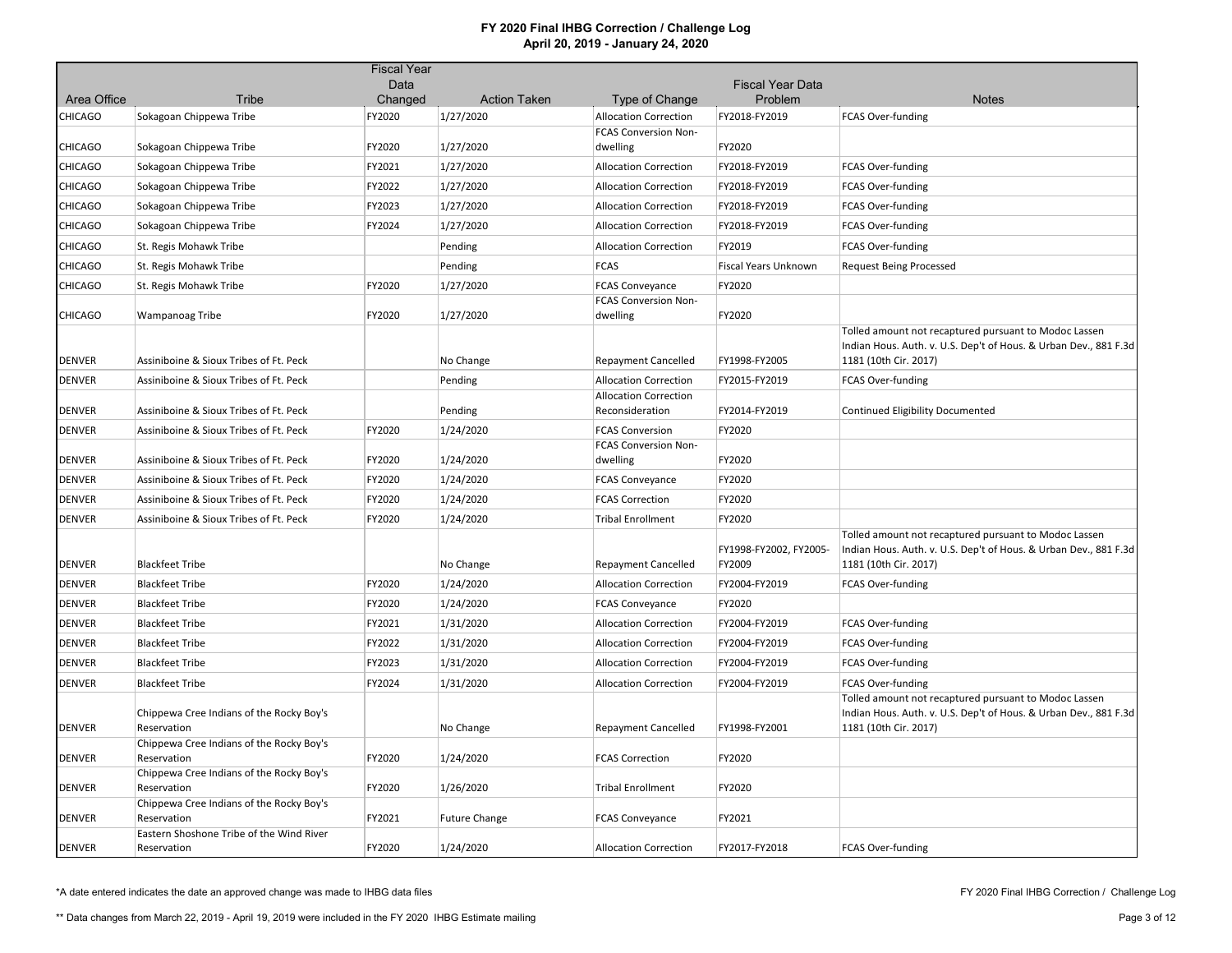|               |                                                       | <b>Fiscal Year</b> |                     |                                                |                                  |                                                                                                                                                    |
|---------------|-------------------------------------------------------|--------------------|---------------------|------------------------------------------------|----------------------------------|----------------------------------------------------------------------------------------------------------------------------------------------------|
|               |                                                       | Data               |                     |                                                | <b>Fiscal Year Data</b>          |                                                                                                                                                    |
| Area Office   | Tribe<br>Eastern Shoshone Tribe of the Wind River     | Changed            | <b>Action Taken</b> | Type of Change<br><b>Allocation Correction</b> | Problem                          | <b>Notes</b>                                                                                                                                       |
| <b>DENVER</b> | Reservation                                           | FY2020             | 1/24/2020           | Appeal                                         | FY2017-FY2019                    | Continued Eligibility Documented                                                                                                                   |
|               | Eastern Shoshone Tribe of the Wind River              |                    |                     |                                                |                                  |                                                                                                                                                    |
| <b>DENVER</b> | Reservation                                           | FY2020             | 1/24/2020           | <b>FCAS Correction</b>                         | FY2020                           |                                                                                                                                                    |
| <b>DENVER</b> | Fort Belknap Indian Community                         |                    | Pending             | <b>FCAS</b>                                    | Fiscal Years Unknown             | Insufficient Information                                                                                                                           |
| <b>DENVER</b> | Little Shell Tribe of Chippewa Indians                | FY2020             | 1/24/2020           | Formula Area                                   | FY2020                           | Blaine, Cascade, Hill, and Glacier Counties in Montana                                                                                             |
| <b>DENVER</b> | Little Shell Tribe of Chippewa Indians                | FY2020             | 1/24/2020           | New Tribe                                      | FY2020                           | Newly Recognized Federal Tribe                                                                                                                     |
| <b>DENVER</b> | Little Shell Tribe of Chippewa Indians                | FY2020             | 1/24/2020           | <b>Tribal Enrollment</b>                       | FY2020                           |                                                                                                                                                    |
| <b>DENVER</b> | Little Shell Tribe of Chippewa Indians                | FY2020             | 2/1/2020            | New TDC                                        | FY2020                           |                                                                                                                                                    |
| <b>DENVER</b> | Lower Brule Sioux                                     |                    | No Change           | <b>Repayment Cancelled</b>                     | FY2006-FY2008                    | Tolled amount not recaptured pursuant to Modoc Lassen<br>Indian Hous. Auth. v. U.S. Dep't of Hous. & Urban Dev., 881 F.3d<br>1181 (10th Cir. 2017) |
| <b>DENVER</b> | Northern Arapaho                                      | FY2020             | 1/26/2020           | <b>Tribal Enrollment</b>                       | FY2020                           |                                                                                                                                                    |
| <b>DENVER</b> | Oglala Lakota Sioux Tribe                             |                    | No Change           | <b>Repayment Cancelled</b>                     | FY2007-FY2008                    | Tolled amount not recaptured pursuant to Modoc Lassen<br>Indian Hous. Auth. v. U.S. Dep't of Hous. & Urban Dev., 881 F.3d<br>1181 (10th Cir. 2017) |
| <b>DENVER</b> | Rosebud Sioux                                         |                    | No Change           | <b>Repayment Cancelled</b>                     | FY1998-FY2003, FY2006-<br>FY2008 | Tolled amount not recaptured pursuant to Modoc Lassen<br>Indian Hous. Auth. v. U.S. Dep't of Hous. & Urban Dev., 881 F.3d<br>1181 (10th Cir. 2017) |
| <b>DENVER</b> | Rosebud Sioux                                         |                    | Not Approved        | Census Challenge                               | FY2020                           | Challenge of Needs variables using income data not accepted                                                                                        |
| <b>DENVER</b> | Rosebud Sioux                                         |                    | Pending             | <b>FCAS</b>                                    | Fiscal Years Unknown             | <b>Request Being Processed</b>                                                                                                                     |
| <b>DENVER</b> | Rosebud Sioux                                         |                    | Pending             | <b>Tribal Enrollment</b>                       | <b>Fiscal Years Unknown</b>      | <b>Request Being Processed</b>                                                                                                                     |
|               |                                                       |                    |                     |                                                |                                  | AIAN persons and Number of AIAN households that are                                                                                                |
| <b>DENVER</b> | Rosebud Sioux                                         | FY2020             | 1/26/2020           | <b>Census Challenge</b>                        | FY2020                           | overcrowded or have incomplete kitchen or plumbing                                                                                                 |
| <b>DENVER</b> | Sisseton-Wahpeton Oyate                               |                    | Pending             | <b>FCAS</b>                                    | <b>Fiscal Years Unknown</b>      | Insufficient Information                                                                                                                           |
| <b>DENVER</b> | Southern Ute Tribe                                    | FY2020             | 1/24/2020           | <b>Allocation Correction</b>                   | FY2018-FY2019                    | FCAS Over-funding                                                                                                                                  |
| <b>DENVER</b> | Southern Ute Tribe                                    | FY2020             | 1/24/2020           | <b>FCAS Conversion</b>                         | FY2020                           |                                                                                                                                                    |
| <b>DENVER</b> | Southern Ute Tribe                                    | FY2020             | 1/24/2020           | <b>FCAS Conveyance</b>                         | FY2020                           |                                                                                                                                                    |
| <b>DENVER</b> | Spirit Lake Sioux Tribe                               |                    | No Change           | <b>Repayment Cancelled</b>                     | FY1998-FY2005                    | Tolled amount not recaptured pursuant to Modoc Lassen<br>Indian Hous. Auth. v. U.S. Dep't of Hous. & Urban Dev., 881 F.3d<br>1181 (10th Cir. 2017) |
| <b>DENVER</b> | Spirit Lake Sioux Tribe                               | FY2020             | 1/24/2020           | <b>FCAS Correction</b>                         | FY2020                           |                                                                                                                                                    |
| <b>DENVER</b> | Three Affiliated Tribes of Fort Berthold              |                    | Pending             | Repayment                                      | FY2006-FY2008                    | <b>FCAS Over-funding Tolled</b>                                                                                                                    |
| <b>DENVER</b> | Three Affiliated Tribes of Fort Berthold              |                    | Pending             | Repayment                                      | FY2008                           | <b>FCAS Over-funding Tolled</b>                                                                                                                    |
| <b>DENVER</b> | Turtle Mountain Band of Chippewa                      |                    | No Change           | <b>FCAS</b>                                    | FY2020                           |                                                                                                                                                    |
| <b>DENVER</b> | Turtle Mountain Band of Chippewa                      |                    | No Change           | <b>Repayment Cancelled</b>                     | FY2005-FY2008                    | Tolled amount not recaptured pursuant to Modoc Lassen<br>Indian Hous. Auth. v. U.S. Dep't of Hous. & Urban Dev., 881 F.3d<br>1181 (10th Cir. 2017) |
| <b>DENVER</b> | Turtle Mountain Band of Chippewa                      |                    | Pending             | <b>FCAS</b>                                    | Fiscal Years Unknown             | <b>Request Being Processed</b>                                                                                                                     |
| <b>DENVER</b> | Ute Indian Tribe of the Uintah & Ouray<br>Reservation | FY2020             | 1/24/2020           | <b>Allocation Correction</b>                   | FY2018-FY2019                    | FCAS Over-funding                                                                                                                                  |
| <b>DENVER</b> | Ute Indian Tribe of the Uintah & Ouray<br>Reservation | FY2020             | 1/24/2020           | <b>FCAS Conveyance</b>                         | FY2020                           |                                                                                                                                                    |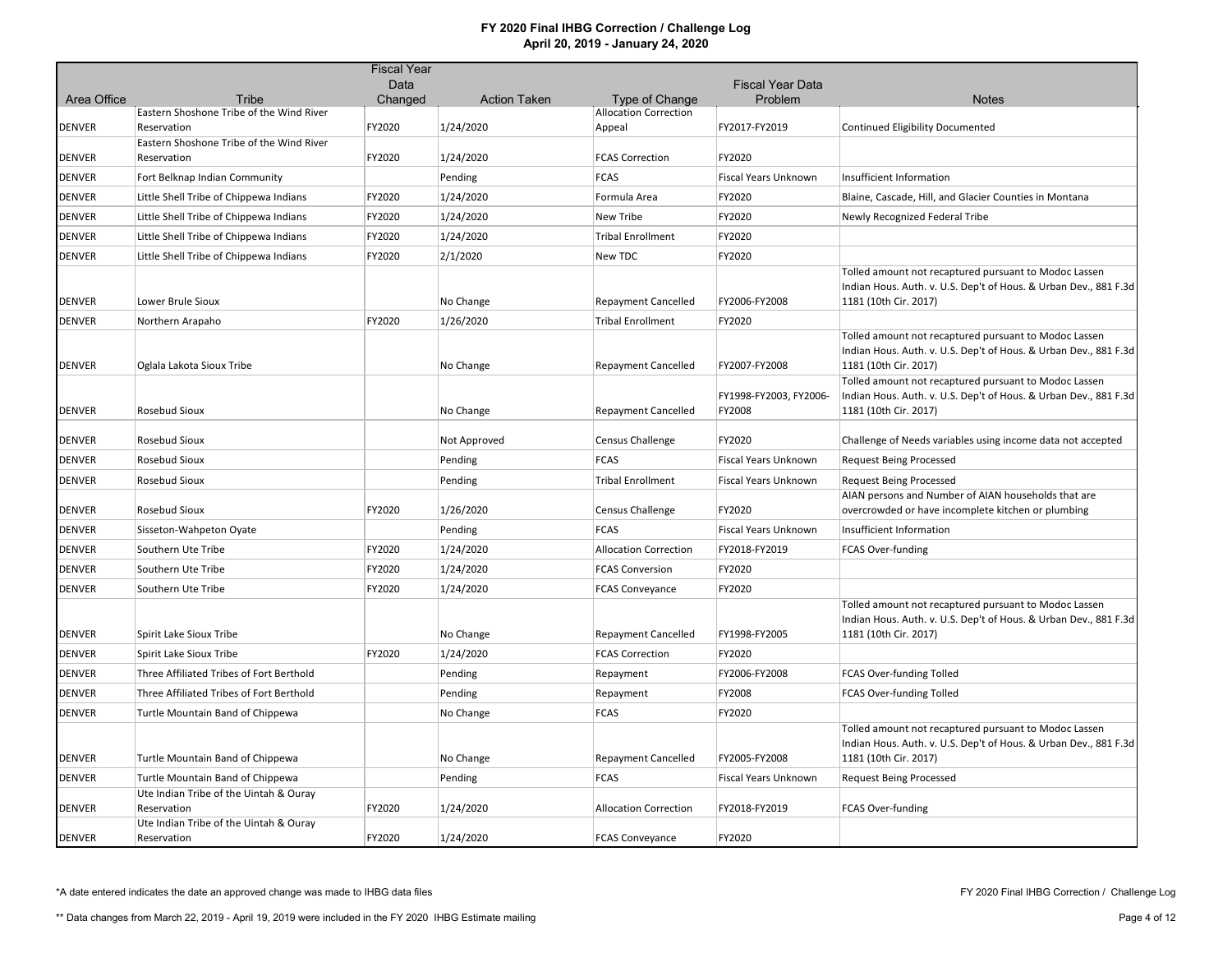|                 |                               | <b>Fiscal Year</b> |                      |                                     |                                  |                                                                                                                                                    |
|-----------------|-------------------------------|--------------------|----------------------|-------------------------------------|----------------------------------|----------------------------------------------------------------------------------------------------------------------------------------------------|
|                 |                               | Data               |                      |                                     | <b>Fiscal Year Data</b>          |                                                                                                                                                    |
| Area Office     | <b>Tribe</b>                  | Changed            | <b>Action Taken</b>  | Type of Change                      | Problem                          | <b>Notes</b><br>Tolled amount not recaptured pursuant to Modoc Lassen                                                                              |
| <b>DENVER</b>   | Winnebago Tribe               |                    | No Change            | <b>Repayment Cancelled</b>          | FY2000-FY2002, FY2007-<br>FY2008 | Indian Hous. Auth. v. U.S. Dep't of Hous. & Urban Dev., 881 F.3d<br>1181 (10th Cir. 2017)                                                          |
| <b>OKLAHOMA</b> | Absentee-Shawnee              |                    | No Change            | <b>FCAS Conversion</b>              | After 1997                       |                                                                                                                                                    |
| <b>OKLAHOMA</b> | Absentee-Shawnee              |                    | No Change            | <b>Repayment Cancelled</b>          | FY2000-FY2004, FY2006-<br>FY2008 | Tolled amount not recaptured pursuant to Modoc Lassen<br>Indian Hous. Auth. v. U.S. Dep't of Hous. & Urban Dev., 881 F.3d<br>1181 (10th Cir. 2017) |
| OKLAHOMA        | Absentee-Shawnee              | FY2020             | 1/27/2020            | <b>Allocation Correction</b>        | FY2019                           | FCAS Over-funding                                                                                                                                  |
| <b>OKLAHOMA</b> | Absentee-Shawnee              | FY2020             | 1/27/2020            | <b>FCAS Conveyance</b>              | FY2020                           |                                                                                                                                                    |
| <b>OKLAHOMA</b> | Absentee-Shawnee              | FY2020             | 1/27/2020            | <b>FCAS Correction</b>              | FY2020                           |                                                                                                                                                    |
| OKLAHOMA        | Alabama-Coushatta             | FY2020             | 1/27/2020            | <b>FCAS Conveyance</b>              | FY2020                           |                                                                                                                                                    |
| OKLAHOMA        | Alabama-Quassarte Tribal Town | FY2020             | 1/26/2020            | Formula Area Overlap                | FY2020                           | Use tribal enrollment to partition needs data among all tribes in<br>overlap                                                                       |
| OKLAHOMA        | Alabama-Quassarte Tribal Town | FY2021             | <b>Future Change</b> | Formula Area Overlap                | FY2021                           | Use TRSAIP to partition needs data among all tribes in overlap                                                                                     |
| OKLAHOMA        | Apache Tribe                  |                    | No Change            | <b>FCAS Conversion</b>              | After 1997                       |                                                                                                                                                    |
| <b>OKLAHOMA</b> | Apache Tribe                  | FY2020             | 1/27/2020            | <b>FCAS Conveyance</b>              | FY2020                           |                                                                                                                                                    |
| OKLAHOMA        | Apache Tribe                  | FY2020             | 1/27/2020            | <b>FCAS Correction</b>              | FY2020                           | <b>HUD Challenge</b>                                                                                                                               |
| OKLAHOMA        | <b>Cherokee Nation</b>        |                    | No Change            | <b>FCAS Demolition</b><br>Extension |                                  | One-time, one-year extension granted                                                                                                               |
| OKLAHOMA        | <b>Cherokee Nation</b>        |                    | Pending              | <b>FCAS</b>                         | Fiscal Years Unknown             | <b>Request Being Processed</b>                                                                                                                     |
| OKLAHOMA        | Cheyenne and Arapaho Tribes   |                    | Pending              | <b>FCAS</b>                         | <b>Fiscal Years Unknown</b>      | <b>Request Being Processed</b>                                                                                                                     |
| OKLAHOMA        | Cheyenne and Arapaho Tribes   | FY2020             | 1/26/2020            | <b>Tribal Enrollment</b>            | FY2020                           |                                                                                                                                                    |
| <b>OKLAHOMA</b> | Cheyenne and Arapaho Tribes   | FY2020             | 1/27/2020            | <b>FCAS Conveyance</b>              | FY2020                           |                                                                                                                                                    |
| <b>OKLAHOMA</b> | Cheyenne and Arapaho Tribes   | FY2020             | 1/27/2020            | <b>FCAS Correction</b>              | FY2020                           |                                                                                                                                                    |
| OKLAHOMA        | Cheyenne and Arapaho Tribes   | FY2020             | 1/27/2020            | <b>FCAS Correction</b>              | FY2020                           | <b>HUD Challenge</b>                                                                                                                               |
| OKLAHOMA        | Chickasaw Nation              | FY2020             | 1/27/2020            | <b>Allocation Correction</b>        | FY2019                           | <b>FCAS Over-funding</b>                                                                                                                           |
| <b>OKLAHOMA</b> | Chickasaw Nation              | FY2020             | 1/27/2020            | <b>FCAS Conveyance</b>              | FY2020                           |                                                                                                                                                    |
| OKLAHOMA        | Chickasaw Nation              | FY2020             | 1/27/2020            | <b>FCAS Correction</b>              | FY2020                           |                                                                                                                                                    |
| OKLAHOMA        | Chickasaw Nation              | FY2020             | 1/27/2020            | <b>FCAS Correction</b>              | FY2020                           | <b>HUD Challenge</b>                                                                                                                               |
| OKLAHOMA        | Chitimacha Tribe              | FY2020             | 1/27/2020            | <b>FCAS Conveyance</b>              | FY2020                           |                                                                                                                                                    |
| OKLAHOMA        | Choctaw Nation                |                    | No Change            | <b>Repayment Cancelled</b>          | FY2001, FY2008                   | Tolled amount not recaptured pursuant to Modoc Lassen<br>Indian Hous. Auth. v. U.S. Dep't of Hous. & Urban Dev., 881 F.3d<br>1181 (10th Cir. 2017) |
| <b>OKLAHOMA</b> | Choctaw Nation                | FY2020             | 1/27/2020            | <b>FCAS Conveyance</b>              | FY2020                           |                                                                                                                                                    |
| <b>OKLAHOMA</b> | <b>Choctaw Nation</b>         | FY2020             | 1/27/2020            | <b>FCAS Correction</b>              | FY2020                           | <b>HUD Challenge</b>                                                                                                                               |
| OKLAHOMA        | <b>Choctaw Nation</b>         | FY2020             | 1/27/2020            | <b>Tribal Enrollment</b>            | FY2020                           |                                                                                                                                                    |
| OKLAHOMA        | <b>Comanche Nation</b>        |                    | No Change            | <b>FCAS Conversion</b>              | After 1997                       |                                                                                                                                                    |
| OKLAHOMA        | <b>Comanche Nation</b>        |                    | Pending              | <b>FCAS Appeal</b>                  | Fiscal Years Unknown             | <b>Request Being Processed</b>                                                                                                                     |
| OKLAHOMA        | <b>Comanche Nation</b>        | FY2020             | 1/27/2020            | <b>Allocation Correction</b>        | FY2017-FY2018                    | Continued Eligibility Documented                                                                                                                   |
| OKLAHOMA        | <b>Comanche Nation</b>        | FY2020             | 1/27/2020            | <b>Allocation Correction</b>        | FY2018                           | Data Entry Error                                                                                                                                   |
| <b>OKLAHOMA</b> | <b>Comanche Nation</b>        | FY2020             | 1/27/2020            | <b>FCAS Conveyance</b>              | FY2020                           |                                                                                                                                                    |

\*A date entered indicates the date an approved change was made to IHBG data files

FY 2020 Final IHBG Correction / Challenge Log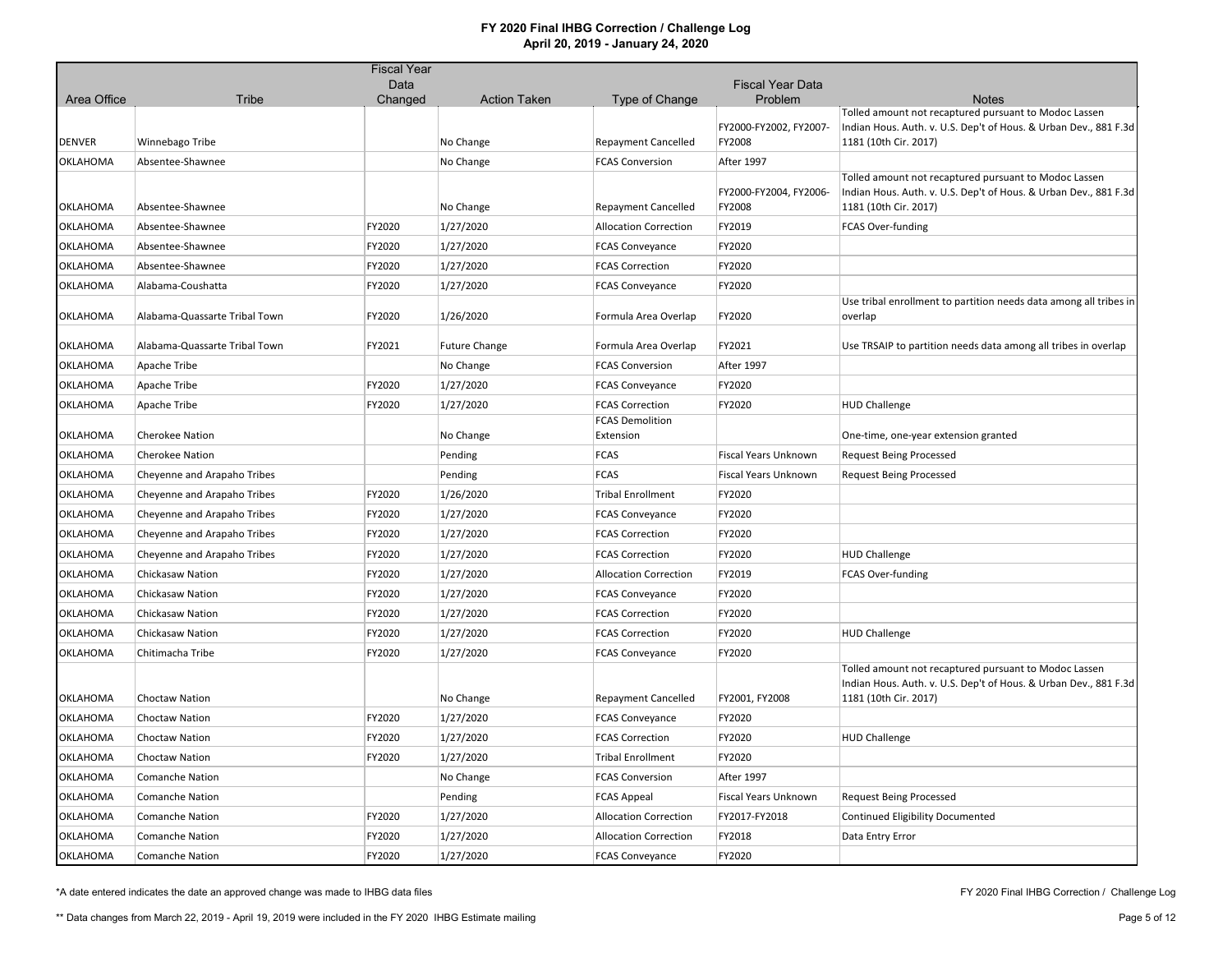|                 |                                     | <b>Fiscal Year</b> |                      |                                                    |                                    |                                                                                                                                                    |
|-----------------|-------------------------------------|--------------------|----------------------|----------------------------------------------------|------------------------------------|----------------------------------------------------------------------------------------------------------------------------------------------------|
| Area Office     | Tribe                               | Data<br>Changed    | <b>Action Taken</b>  | Type of Change                                     | <b>Fiscal Year Data</b><br>Problem | <b>Notes</b>                                                                                                                                       |
| OKLAHOMA        | <b>Comanche Nation</b>              | FY2020             | 1/27/2020            | <b>FCAS Correction</b>                             | FY2020                             |                                                                                                                                                    |
| <b>OKLAHOMA</b> | Delaware Tribe of Indians (Eastern) |                    | No Change            | <b>FCAS</b>                                        | FY2020                             |                                                                                                                                                    |
| OKLAHOMA        | Delaware Tribe of Indians (Eastern) |                    | Pending              | <b>FCAS</b>                                        | Fiscal Years Unknown               | <b>Request Being Processed</b>                                                                                                                     |
| OKLAHOMA        | Eastern Shawnee Tribe               | FY2020             | 1/27/2020            | <b>Allocation Correction</b>                       | FY2018-FY2019                      | <b>FCAS Over-funding</b>                                                                                                                           |
| OKLAHOMA        | Eastern Shawnee Tribe               | FY2020             | 1/27/2020            |                                                    | FY2020                             |                                                                                                                                                    |
| OKLAHOMA        | Eastern Shawnee Tribe               | FY2020             | 1/27/2020            | <b>FCAS Conveyance</b><br><b>Tribal Enrollment</b> | FY2020                             |                                                                                                                                                    |
|                 |                                     |                    |                      |                                                    | FY2020                             |                                                                                                                                                    |
| <b>OKLAHOMA</b> | Fort Sill Apache Tribe              | FY2020             | 1/27/2020            | <b>FCAS Conveyance</b>                             |                                    |                                                                                                                                                    |
| <b>OKLAHOMA</b> | Fort Sill Apache Tribe              | FY2020             | 1/27/2020            | <b>Tribal Enrollment</b>                           | FY2020                             |                                                                                                                                                    |
| OKLAHOMA        | <b>Kaw Nation</b>                   | FY2020             | 1/27/2020            | <b>FCAS Conveyance</b>                             | FY2020                             |                                                                                                                                                    |
| OKLAHOMA        | <b>Kaw Nation</b>                   | FY2020             | 1/27/2020            | <b>FCAS Correction</b>                             | FY2020                             |                                                                                                                                                    |
| OKLAHOMA        | <b>Kaw Nation</b>                   | FY2020             | 1/27/2020            | <b>FCAS Correction</b>                             | FY2020                             | <b>HUD Challenge</b>                                                                                                                               |
| OKLAHOMA        | Kialegee Tribal Town                |                    | Not Approved         | <b>TRSAIP</b>                                      | FY2020                             |                                                                                                                                                    |
| OKLAHOMA        | Kialegee Tribal Town                | FY2020             | 1/27/2020            | Formula Area Overlap                               | FY2020                             | Use tribal enrollment to partition needs data among all tribes in<br>overlap                                                                       |
| OKLAHOMA        | Kialegee Tribal Town                | FY2020             | 1/27/2020            | <b>Tribal Enrollment</b>                           | FY2020                             |                                                                                                                                                    |
| OKLAHOMA        | Kialegee Tribal Town                | FY2021             | <b>Future Change</b> | Formula Area Overlap                               | FY2021                             | Use TRSAIP to partition needs data among all tribes in overlap                                                                                     |
| OKLAHOMA        | Kickapoo Tribe of Oklahoma          |                    | No Change            | <b>FCAS</b>                                        | FY2020                             |                                                                                                                                                    |
| OKLAHOMA        | Muscogee (Creek) Nation             | FY2020             | 1/27/2020            | <b>Allocation Correction</b>                       | FY2018-FY2019                      | <b>FCAS Over-funding</b>                                                                                                                           |
| OKLAHOMA        | Muscogee (Creek) Nation             | FY2020             | 1/27/2020            | <b>FCAS Conveyance</b>                             | FY2020                             |                                                                                                                                                    |
| <b>OKLAHOMA</b> | Muscogee (Creek) Nation             | FY2020             | 1/27/2020            | <b>FCAS Correction</b>                             | FY2020                             | <b>HUD Challenge</b>                                                                                                                               |
| <b>OKLAHOMA</b> | Muscogee (Creek) Nation             | FY2020             | 1/27/2020            | Formula Area Overlap                               | FY2020                             | Use tribal enrollment to partition needs data among all tribes in<br>overlap                                                                       |
| OKLAHOMA        | Muscogee (Creek) Nation             | FY2021             | <b>Future Change</b> | <b>FCAS Conveyance</b>                             | FY2021                             |                                                                                                                                                    |
| OKLAHOMA        | Muscogee (Creek) Nation             | FY2021             | <b>Future Change</b> | Formula Area Overlap                               | FY2021                             | Use TRSAIP to partition needs data among all tribes in overlap                                                                                     |
| <b>OKLAHOMA</b> | Quapaw Tribe                        | FY2020             | 1/27/2020            | <b>Tribal Enrollment</b>                           | FY2020                             |                                                                                                                                                    |
| OKLAHOMA        | Sac and Fox Nation of Missouri      |                    | No Change            | <b>FCAS</b>                                        | FY2020                             |                                                                                                                                                    |
| OKLAHOMA        | Sac and Fox Nation, Oklahoma        |                    | Pending              | <b>Allocation Correction</b>                       | FY2018-FY2019                      | <b>FCAS Over-funding</b>                                                                                                                           |
| OKLAHOMA        | Sac and Fox Nation, Oklahoma        |                    | Pending              | <b>FCAS Appeal</b>                                 | Fiscal Years Unknown               | <b>Request Being Processed</b>                                                                                                                     |
| OKLAHOMA        | Sac and Fox Nation, Oklahoma        | FY2020             | 1/27/2020            | <b>FCAS Conveyance</b>                             | FY2020                             |                                                                                                                                                    |
| <b>OKLAHOMA</b> | Seminole Nation                     |                    | No Change            | <b>Repayment Cancelled</b>                         | FY1999-FY2004, FY2006-<br>FY2008   | Tolled amount not recaptured pursuant to Modoc Lassen<br>Indian Hous. Auth. v. U.S. Dep't of Hous. & Urban Dev., 881 F.3d<br>1181 (10th Cir. 2017) |
| OKLAHOMA        | Thlopthlocco Tribal Town            | FY2020             | 1/27/2020            | Formula Area Overlap                               | FY2020                             | Use tribal enrollment to partition needs data among all tribes in<br>overlap                                                                       |
| OKLAHOMA        | Thlopthlocco Tribal Town            | FY2021             | <b>Future Change</b> | Formula Area Overlap                               | FY2021                             | Use TRSAIP to partition needs data among all tribes in overlap                                                                                     |
| OKLAHOMA        | Tonkawa Tribe                       | FY2020             | 1/27/2020            | <b>Allocation Correction</b>                       | FY2015                             | <b>FCAS Over-funding</b>                                                                                                                           |
| OKLAHOMA        | Tonkawa Tribe                       | FY2020             | 1/27/2020            | <b>FCAS Correction</b>                             | FY2020                             |                                                                                                                                                    |
| <b>OKLAHOMA</b> | Tonkawa Tribe                       | FY2021             | <b>Future Change</b> | <b>FCAS Conveyance</b>                             | FY2021                             |                                                                                                                                                    |
| <b>OKLAHOMA</b> | Wichita Tribe                       |                    | Pending              | <b>FCAS</b>                                        | <b>Fiscal Years Unknown</b>        | <b>Request Being Processed</b>                                                                                                                     |

\*A date entered indicates the date an approved change was made to IHBG data files

FY 2020 Final IHBG Correction / Challenge Log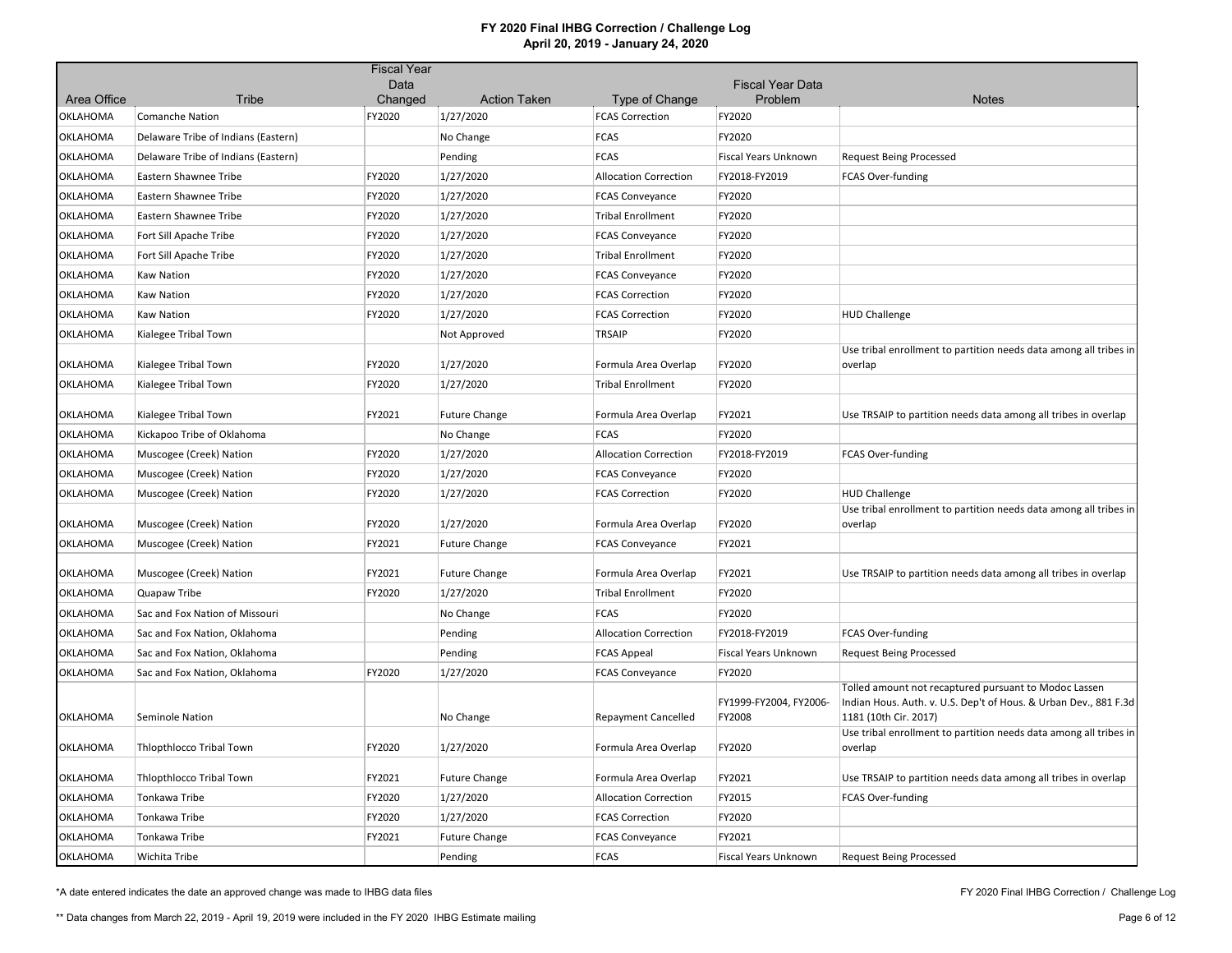|                |                                                                            | <b>Fiscal Year</b> |                      |                                                          |                         |                                                                                           |
|----------------|----------------------------------------------------------------------------|--------------------|----------------------|----------------------------------------------------------|-------------------------|-------------------------------------------------------------------------------------------|
|                |                                                                            | Data               |                      |                                                          | <b>Fiscal Year Data</b> |                                                                                           |
| Area Office    | <b>Tribe</b>                                                               | Changed            | <b>Action Taken</b>  | Type of Change                                           | Problem                 | <b>Notes</b><br>Tolled amount not recaptured pursuant to Modoc Lassen                     |
|                |                                                                            |                    |                      |                                                          |                         | Indian Hous. Auth. v. U.S. Dep't of Hous. & Urban Dev., 881 F.3d                          |
| <b>PHOENIX</b> | Acoma Pueblo                                                               |                    | No Change            | <b>Repayment Cancelled</b>                               | FY2002-FY2008           | 1181 (10th Cir. 2017)                                                                     |
| <b>PHOENIX</b> | Berry Creek Rancheria                                                      |                    | No Change            | <b>FCAS</b>                                              | FY2020                  |                                                                                           |
|                |                                                                            |                    |                      |                                                          |                         | Tolled amount not recaptured pursuant to Modoc Lassen                                     |
| <b>PHOENIX</b> | <b>Big Pine Paiute Tribe</b>                                               |                    | No Change            | <b>Repayment Cancelled</b>                               | FY2000-FY2007           | Indian Hous. Auth. v. U.S. Dep't of Hous. & Urban Dev., 881 F.3d<br>1181 (10th Cir. 2017) |
|                |                                                                            |                    |                      |                                                          | FY2020                  |                                                                                           |
| <b>PHOENIX</b> | <b>Big Pine Paiute Tribe</b>                                               | FY2020             | 1/29/2020            | <b>FCAS Correction</b>                                   |                         |                                                                                           |
| <b>PHOENIX</b> | <b>Bridgeport Indian Colony</b><br>Capitan Grande Band of Diegueno Mission |                    | Pending              | <b>FCAS</b>                                              | Fiscal Years Unknown    | <b>Request Being Processed</b>                                                            |
| <b>PHOENIX</b> | Indians                                                                    | FY2020             | 1/29/2020            | <b>FCAS Conveyance</b>                                   | FY2020                  |                                                                                           |
| <b>PHOENIX</b> | Colorado River Indian Tribes                                               | FY2020             | 1/29/2020            | <b>Allocation Correction</b>                             | FY2015-FY2019           |                                                                                           |
| <b>PHOENIX</b> | Colorado River Indian Tribes                                               | FY2020             | 1/29/2020            | <b>FCAS Conveyance</b>                                   | FY2020                  |                                                                                           |
|                | Colorado River Indian Tribes                                               | FY2020             | 1/29/2020            | <b>FCAS Correction</b>                                   | FY2020                  |                                                                                           |
| <b>PHOENIX</b> |                                                                            |                    |                      |                                                          |                         |                                                                                           |
| <b>PHOENIX</b> | Dry Creek Rancheria                                                        | FY2020             | 1/30/2020            | <b>Tribal Enrollment</b><br><b>Allocation Correction</b> | FY2020                  |                                                                                           |
| <b>PHOENIX</b> | Duck Valley Shoshone-Paiute                                                | FY2020             | 1/29/2020            | Appeal                                                   | FY2019                  | Continued Eligibility Documented                                                          |
| <b>PHOENIX</b> | Duck Valley Shoshone-Paiute                                                | FY2020             | 1/29/2020            | <b>FCAS Correction</b>                                   | FY2020                  |                                                                                           |
| <b>PHOENIX</b> | Fallon Paiute-Shoshone Tribe                                               |                    | Not Approved         | <b>FCAS Appeal</b>                                       | FY2020                  |                                                                                           |
|                |                                                                            |                    |                      |                                                          | FY2013-FY2014, FY2016-  |                                                                                           |
| <b>PHOENIX</b> | Fallon Paiute-Shoshone Tribe                                               | FY2020             | 1/29/2020            | <b>Allocation Correction</b>                             | FY2019                  | FCAS Over-funding                                                                         |
| <b>PHOENIX</b> | Fallon Paiute-Shoshone Tribe                                               | FY2020             | 1/29/2020            | <b>Allocation Correction</b><br>Appeal                   | FY2016-FY2019           | Continued Eligibility Documented                                                          |
| PHOENIX        | Fallon Paiute-Shoshone Tribe                                               | FY2020             | 1/29/2020            | <b>FCAS Correction</b>                                   | FY2020                  |                                                                                           |
| <b>PHOENIX</b> | Fallon Paiute-Shoshone Tribe                                               | FY2020             | 1/30/2020            | <b>Tribal Enrollment</b>                                 | FY2020                  |                                                                                           |
|                |                                                                            |                    |                      |                                                          |                         | Use tribal enrollment to partition needs data among all tribes in                         |
| <b>PHOENIX</b> | Fort Bidwell                                                               | FY2020             | 1/30/2020            | Formula Area Overlap                                     | FY2020                  | overlap                                                                                   |
| <b>PHOENIX</b> | Fort Bidwell                                                               | FY2021             | <b>Future Change</b> | Formula Area Overlap                                     | FY2021                  | Use TRSAIP to partition needs data among all tribes in overlap                            |
| <b>PHOENIX</b> | Fort Mojave Tribe                                                          | FY2020             | 1/29/2020            | <b>Allocation Correction</b>                             | FY2018-FY2019           | <b>FCAS Over-funding</b>                                                                  |
| <b>PHOENIX</b> | Fort Mojave Tribe                                                          | FY2020             | 1/30/2020            | <b>FCAS Correction</b>                                   | FY2020                  |                                                                                           |
| PHOENIX        | Fort Mojave Tribe                                                          | FY2020             | 1/30/2020            | <b>Tribal Enrollment</b>                                 | FY2020                  |                                                                                           |
| <b>PHOENIX</b> | Graton Rancheria                                                           | FY2020             | 1/30/2020            | <b>Tribal Enrollment</b>                                 | FY2020                  |                                                                                           |
| <b>PHOENIX</b> | Hoopa Valley                                                               |                    | Pending              | <b>FCAS</b>                                              | Fiscal Years Unknown    | <b>Request Being Processed</b>                                                            |
| <b>PHOENIX</b> | Hopi                                                                       |                    | Not Approved         | <b>FCAS Reconsideration</b>                              | FY2012-FY2015           |                                                                                           |
|                |                                                                            |                    |                      | <b>Allocation Correction</b>                             |                         |                                                                                           |
| <b>PHOENIX</b> | Hopi                                                                       | FY2020             | 1/29/2020            | Reconsideration                                          | FY2012-FY2015           | FCAS Over-funding                                                                         |
| <b>PHOENIX</b> | Hopi                                                                       | FY2020             | 1/30/2020            | <b>FCAS Conveyance</b>                                   | FY2020                  |                                                                                           |
|                |                                                                            |                    |                      | <b>Allocation Correction</b>                             |                         |                                                                                           |
| <b>PHOENIX</b> | Hopi                                                                       | FY2021             | 1/29/2020            | Reconsideration                                          | FY2012-FY2015           | <b>FCAS Over-funding</b>                                                                  |
| <b>PHOENIX</b> | Hopi                                                                       | FY2022             | 1/29/2020            | <b>Allocation Correction</b><br>Reconsideration          | FY2012-FY2015           | FCAS Over-funding                                                                         |
|                |                                                                            |                    |                      | <b>Allocation Correction</b>                             |                         |                                                                                           |
| <b>PHOENIX</b> | Hopi                                                                       | FY2023             | 1/29/2020            | Reconsideration                                          | FY2012-FY2015           | <b>FCAS Over-funding</b>                                                                  |

\*A date entered indicates the date an approved change was made to IHBG data files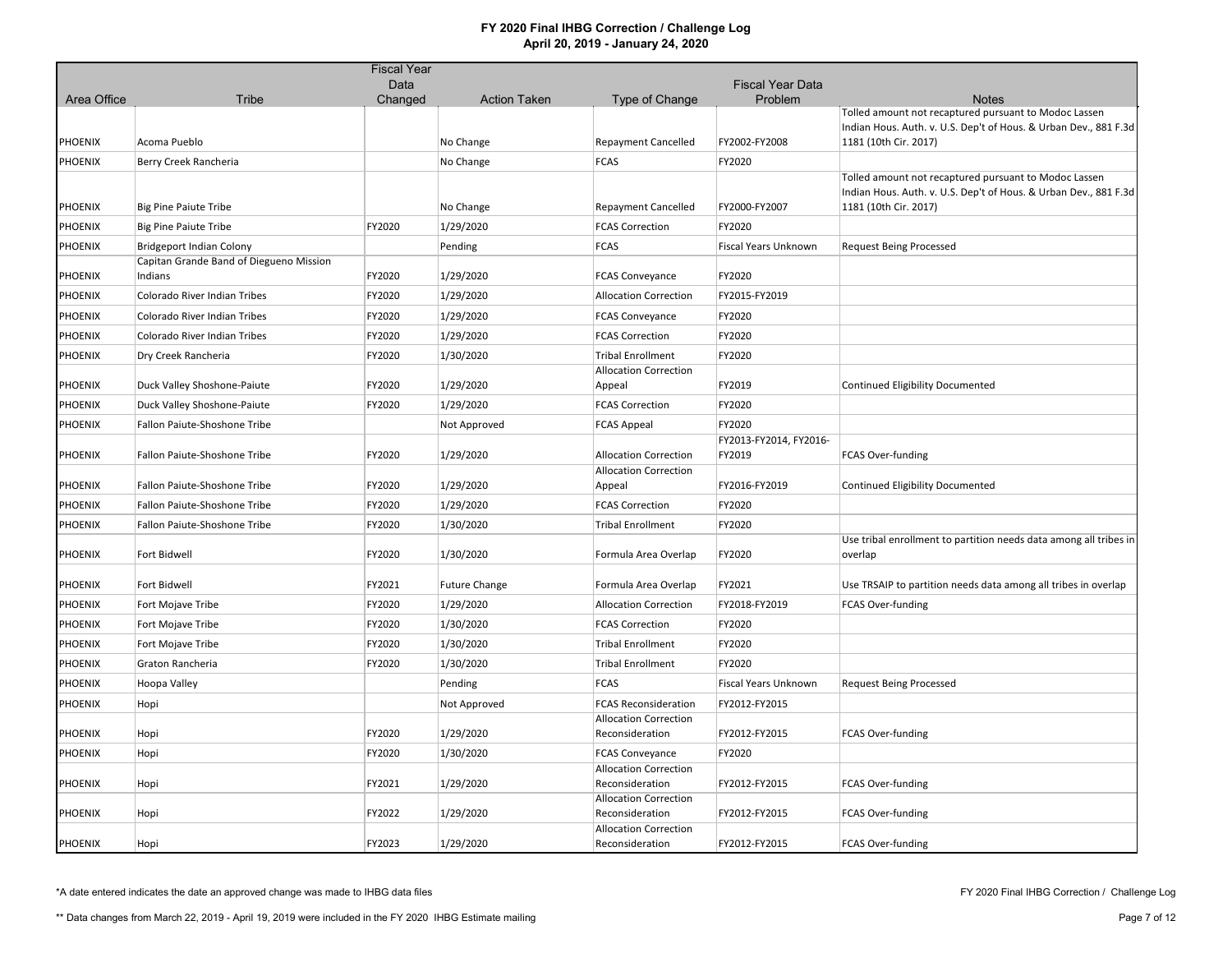|             |                                           | <b>Fiscal Year</b> |                      |                                                |                         |                                                                                                                                                    |
|-------------|-------------------------------------------|--------------------|----------------------|------------------------------------------------|-------------------------|----------------------------------------------------------------------------------------------------------------------------------------------------|
|             |                                           | Data               |                      |                                                | <b>Fiscal Year Data</b> |                                                                                                                                                    |
| Area Office | Tribe                                     | Changed            | <b>Action Taken</b>  | Type of Change<br><b>Allocation Correction</b> | Problem                 | <b>Notes</b>                                                                                                                                       |
| PHOENIX     | Hopi                                      | FY2024             | 1/29/2020            | Reconsideration                                | FY2012-FY2015           | FCAS Over-funding                                                                                                                                  |
| PHOENIX     | Isleta Pueblo                             |                    | No Change            | <b>FCAS Conversion</b>                         | After 1997              |                                                                                                                                                    |
| PHOENIX     | Isleta Pueblo                             |                    | No Change            | <b>Repayment Cancelled</b>                     | FY1998-FY2002           | Tolled amount not recaptured pursuant to Modoc Lassen<br>Indian Hous. Auth. v. U.S. Dep't of Hous. & Urban Dev., 881 F.3d<br>1181 (10th Cir. 2017) |
| PHOENIX     | Isleta Pueblo                             | FY2020             | 1/30/2020            | <b>Allocation Correction</b>                   | FY2019                  | <b>FCAS Over-funding</b>                                                                                                                           |
| PHOENIX     | Isleta Pueblo                             | FY2020             | 1/30/2020            | <b>FCAS Conveyance</b>                         | FY2020                  |                                                                                                                                                    |
| PHOENIX     | Karuk Tribe                               |                    | Pending              | <b>FCAS</b>                                    | Fiscal Years Unknown    | <b>Request Being Processed</b>                                                                                                                     |
| PHOENIX     | Karuk Tribe                               | FY2020             | 1/30/2020            | <b>FCAS Correction</b>                         | FY2020                  |                                                                                                                                                    |
| PHOENIX     | Karuk Tribe                               | FY2020             | 1/30/2020            | Formula Area Overlap                           | FY2020                  | Use tribal enrollment to partition needs data among all tribes in<br>overlap                                                                       |
| PHOENIX     | Karuk Tribe                               | FY2020             | 1/30/2020            | <b>Tribal Enrollment</b>                       | FY2020                  |                                                                                                                                                    |
| PHOENIX     | Karuk Tribe                               | FY2021             | <b>Future Change</b> | Formula Area Overlap                           | FY2021                  | Use TRSAIP to partition needs data among all tribes in overlap                                                                                     |
| PHOENIX     | La Jolla Band                             | FY2020             | 1/30/2020            | <b>FCAS Conveyance</b>                         | FY2020                  |                                                                                                                                                    |
| PHOENIX     | Lone Pine Paiute-Shoshone                 |                    | Pending              | Formula Area                                   | FY2013-FY2020           | <b>HUD Challenge</b>                                                                                                                               |
| PHOENIX     | Lone Pine Paiute-Shoshone                 | FY2020             | 1/29/2020            | <b>Allocation Correction</b><br>Appeal         | FY2019                  | <b>FCAS Over-funding</b>                                                                                                                           |
| PHOENIX     | Lone Pine Paiute-Shoshone                 | FY2020             | 1/30/2020            | <b>FCAS Correction</b>                         | FY2020                  |                                                                                                                                                    |
|             |                                           |                    |                      | <b>Allocation Correction</b>                   |                         |                                                                                                                                                    |
| PHOENIX     | Lone Pine Paiute-Shoshone                 | FY2021             | 1/29/2020            | Appeal<br><b>Allocation Correction</b>         | FY2019                  | FCAS Over-funding                                                                                                                                  |
| PHOENIX     | Lone Pine Paiute-Shoshone                 | FY2022             | 1/29/2020            | Appeal                                         | FY2019                  | FCAS Over-funding                                                                                                                                  |
| PHOENIX     | Mechoopda Indian Tribe of Chico Rancheria | FY2020             | 1/30/2020            | <b>Tribal Enrollment</b>                       | FY2020                  |                                                                                                                                                    |
| PHOENIX     | Nambe Pueblo                              |                    | No Change            | <b>Repayment Cancelled</b>                     | FY2006-FY2008           | Tolled amount not recaptured pursuant to Modoc Lassen<br>Indian Hous. Auth. v. U.S. Dep't of Hous. & Urban Dev., 881 F.3d<br>1181 (10th Cir. 2017) |
| PHOENIX     | Nambe Pueblo                              | FY2020             | 1/30/2020            | <b>Allocation Correction</b>                   | FY2018-FY2019           | <b>FCAS Over-funding</b>                                                                                                                           |
| PHOENIX     | Nambe Pueblo                              | FY2020             | 1/30/2020            | <b>FCAS Conveyance</b>                         | FY2020                  |                                                                                                                                                    |
| PHOENIX     | Navajo Nation                             |                    | No Change            | <b>Repayment Cancelled</b>                     | FY1998-FY2008           | Tolled amount not recaptured pursuant to Modoc Lassen<br>Indian Hous. Auth. v. U.S. Dep't of Hous. & Urban Dev., 881 F.3d<br>1181 (10th Cir. 2017) |
| PHOENIX     | Navajo Nation                             |                    | Pending              | <b>FCAS Extension</b>                          | Fiscal Years Unknown    | <b>Request Being Processed</b>                                                                                                                     |
| PHOENIX     | Navajo Nation                             | FY2020             | 1/30/2020            | <b>Allocation Correction</b>                   | FY2012-FY2017           | FCAS Over-funding/Continued Eligibility Documented                                                                                                 |
| PHOENIX     | Navajo Nation                             | FY2020             | 1/30/2020            | <b>Allocation Correction</b><br>Appeal         | FY2017-FY2019           | FCAS Over-funding                                                                                                                                  |
| PHOENIX     | Navajo Nation                             | FY2020             | 1/30/2020            | <b>FCAS Conveyance</b>                         | FY2020                  |                                                                                                                                                    |
| PHOENIX     | Navajo Nation                             | FY2020             | 1/30/2020            | <b>FCAS Correction</b>                         | FY2020                  |                                                                                                                                                    |
| PHOENIX     | North Fork Rancheria                      | FY2020             | 1/30/2020            | <b>Tribal Enrollment</b>                       | FY2020                  |                                                                                                                                                    |
| PHOENIX     | Paiute-Shoshone of Bishop Colony          | FY2020             | 1/30/2020            | <b>Allocation Correction</b>                   | FY2018-FY2019           | FCAS Over-funding                                                                                                                                  |
| PHOENIX     | Paiute-Shoshone of Bishop Colony          | FY2020             | 1/30/2020            | <b>FCAS Conveyance</b>                         | FY2020                  |                                                                                                                                                    |
| PHOENIX     | Paiute-Shoshone of Bishop Colony          | FY2020             | 1/30/2020            | <b>FCAS Correction</b>                         | FY2020                  |                                                                                                                                                    |
| PHOENIX     | Pala Band                                 |                    | No Change            | <b>FCAS Conversion</b>                         | After 1997              |                                                                                                                                                    |

\*A date entered indicates the date an approved change was made to IHBG data files

FY 2020 Final IHBG Correction / Challenge Log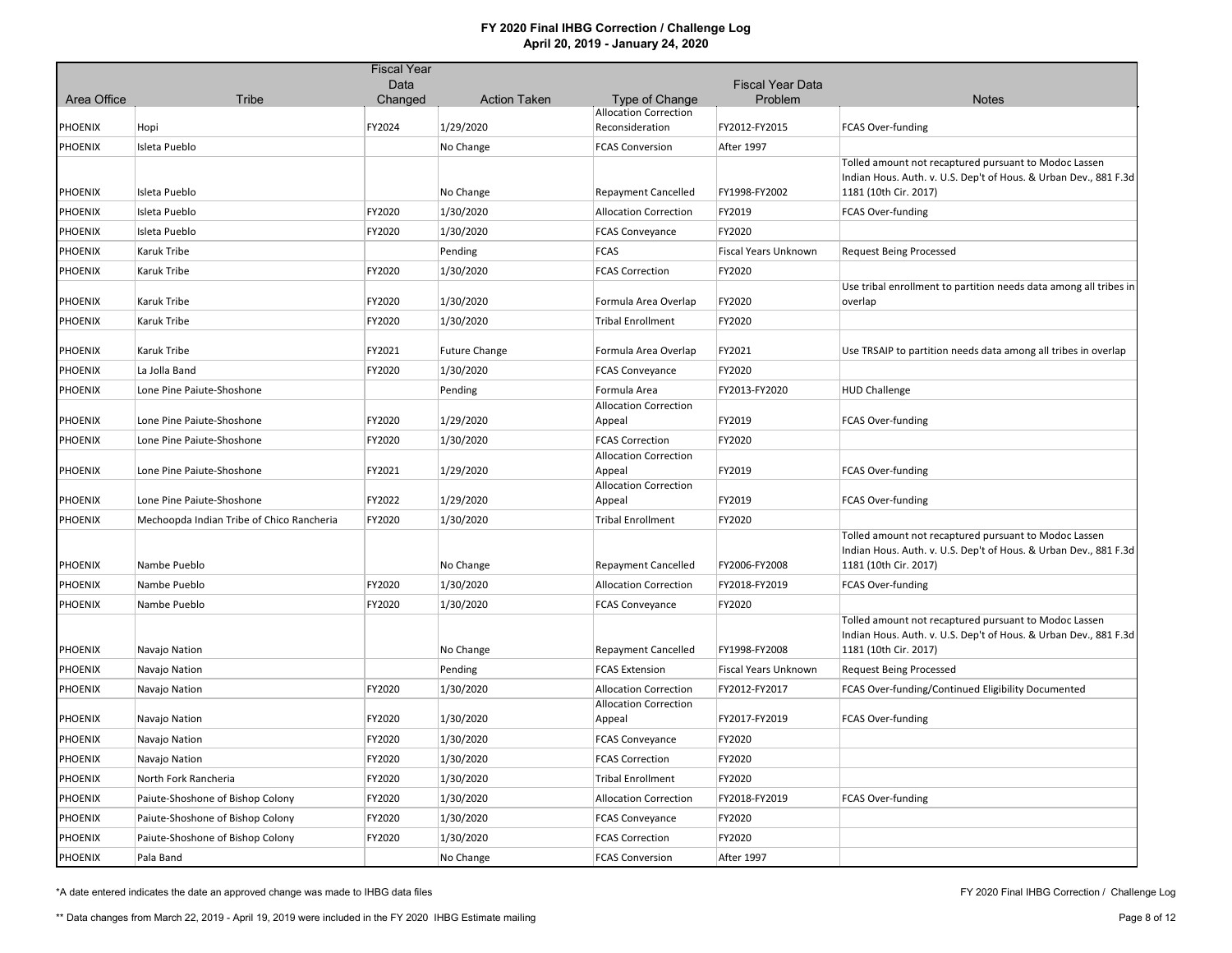|                |                                           | <b>Fiscal Year</b> |                      |                                        |                                    |                                                                              |
|----------------|-------------------------------------------|--------------------|----------------------|----------------------------------------|------------------------------------|------------------------------------------------------------------------------|
| Area Office    | Tribe                                     | Data<br>Changed    | <b>Action Taken</b>  | Type of Change                         | <b>Fiscal Year Data</b><br>Problem | <b>Notes</b>                                                                 |
| PHOENIX        | Pala Band                                 | FY2020             | 1/30/2020            | <b>Allocation Correction</b>           | FY 2018-FY2019                     | <b>FCAS Over-funding</b>                                                     |
| <b>PHOENIX</b> | Pala Band                                 | FY2020             | 1/30/2020            | <b>FCAS Correction</b>                 | FY2020                             |                                                                              |
| PHOENIX        | Pascua Yaqui Tribe                        |                    | No Change            | <b>FCAS</b>                            | FY2019-FY2020                      | <b>HUD Challenge</b>                                                         |
| <b>PHOENIX</b> | Pascua Yaqui Tribe                        | FY2020             | 1/30/2020            | <b>FCAS Correction</b>                 | FY2020                             |                                                                              |
| <b>PHOENIX</b> | Quartz Valley Indian Community            | FY2020             | 1/30/2020            | Formula Area Overlap                   | FY2020                             | Use tribal enrollment to partition needs data among all tribes in<br>overlap |
|                |                                           |                    |                      |                                        |                                    |                                                                              |
| <b>PHOENIX</b> | Quartz Valley Indian Community            | FY2021             | <b>Future Change</b> | Formula Area Overlap                   | FY2021                             | Use TRSAIP to partition needs data among all tribes in overlap               |
| PHOENIX        | Quechan Tribe                             | FY2020             | 1/30/2020            | <b>FCAS Correction</b>                 | FY2020                             |                                                                              |
| <b>PHOENIX</b> | Redwood Valley Rancheria                  | FY2020             | 1/30/2020            | <b>Tribal Enrollment</b>               | FY2020                             |                                                                              |
| <b>PHOENIX</b> | Reno-Sparks Indian Colony                 | FY2020             | 1/30/2020            | <b>FCAS Conveyance</b>                 | FY2020                             |                                                                              |
| <b>PHOENIX</b> | Reno-Sparks Indian Colony                 | FY2020             | 1/30/2020            | <b>Tribal Enrollment</b>               | FY2020                             |                                                                              |
| <b>PHOENIX</b> | Rincon Band of Luiseno Mission Indians    |                    | Pending              | <b>FCAS</b>                            | Fiscal Years Unknown               | <b>Request Being Processed</b>                                               |
| <b>PHOENIX</b> | Rincon Band of Luiseno Mission Indians    | FY2021             | <b>Future Change</b> | <b>FCAS Conveyance</b>                 | FY2021                             |                                                                              |
| <b>PHOENIX</b> | Rohnerville Rancheria                     |                    | Pending              | Formula Area                           | Fiscal Years Unknown               | <b>Request Being Processed</b>                                               |
| <b>PHOENIX</b> | Round Valley Reservation                  |                    | Pending              | <b>Allocation Correction</b>           | FY2018-FY2019                      | FCAS Over-funding                                                            |
| <b>PHOENIX</b> | Round Valley Reservation                  | FY2020             | 1/30/2020            | <b>FCAS Correction</b>                 | FY2020                             |                                                                              |
| <b>PHOENIX</b> | Round Valley Reservation                  | FY2021             | <b>Future Change</b> | <b>FCAS Conveyance</b>                 | FY2021                             |                                                                              |
| <b>PHOENIX</b> | Salt River Pima-Maricopa Indian Community |                    | Pending              | <b>Allocation Correction</b>           | FY2001-FY2009                      | Continued Eligibility Documented                                             |
| PHOENIX        | Salt River Pima-Maricopa Indian Community |                    | Pending              | <b>Allocation Correction</b>           | FY2010-FY2013                      | FCAS Over-funding                                                            |
| <b>PHOENIX</b> | Salt River Pima-Maricopa Indian Community |                    | Pending              | <b>Allocation Correction</b><br>Appeal | FY2003-FY2015                      | FCAS Over-funding                                                            |
| <b>PHOENIX</b> | Salt River Pima-Maricopa Indian Community |                    | Pending              | <b>FCAS</b>                            | <b>Fiscal Years Unknown</b>        | <b>FCAS Update</b>                                                           |
| <b>PHOENIX</b> | Salt River Pima-Maricopa Indian Community |                    | Pending              | <b>FCAS</b>                            | Fiscal Years Unknown               | <b>HUD Challenge</b>                                                         |
| <b>PHOENIX</b> | Salt River Pima-Maricopa Indian Community |                    | Pending              | <b>FCAS Correction</b>                 | FY2007-FY2016                      |                                                                              |
| PHOENIX        | Salt River Pima-Maricopa Indian Community |                    | Pending              | <b>FCAS Reconsideration</b>            | Fiscal Years Unknown               |                                                                              |
| <b>PHOENIX</b> | Salt River Pima-Maricopa Indian Community |                    | Pending              | <b>FCAS Reconsideration</b>            | Fiscal Years Unknown               | <b>Request Being Processed</b>                                               |
| <b>PHOENIX</b> | San Ildefonso Pueblo                      |                    | Pending              | <b>FCAS</b>                            | Fiscal Years Unknown               | <b>Request Being Processed</b>                                               |
| PHOENIX        | San Pasqual Band                          | FY2020             | 1/30/2020            | <b>Allocation Correction</b>           | FY2018-FY2019                      | FCAS Over-funding                                                            |
| PHOENIX        | San Pasqual Band                          | FY2020             | 1/30/2020            | <b>FCAS Conveyance</b>                 | FY2020                             |                                                                              |
| <b>PHOENIX</b> | San Pasqual Band                          | FY2021             | <b>Future Change</b> | <b>FCAS Conveyance</b>                 | FY2021                             |                                                                              |
| <b>PHOENIX</b> | Sandia Pueblo                             | FY2020             | 1/31/2020            | <b>Census Challenge</b>                | FY2020-FY2024                      | HUD Challenge income related Needs variables                                 |
| <b>PHOENIX</b> | Santa Rosa Band of Cahuilla               | FY2020             | 1/30/2020            | <b>FCAS Conveyance</b>                 | FY2020                             |                                                                              |
| <b>PHOENIX</b> | Santa Rosa Band of Cahuilla               | FY2020             | 1/30/2020            | <b>Tribal Enrollment</b>               | FY2020                             |                                                                              |
| <b>PHOENIX</b> | Soboba Band                               | FY2020             | 1/30/2020            | <b>FCAS Conveyance</b>                 | FY2020                             |                                                                              |
| <b>PHOENIX</b> | Te-Moak                                   | FY2020             | 1/30/2020            | <b>FCAS Correction</b>                 | FY2020                             |                                                                              |
| <b>PHOENIX</b> | Te-Moak                                   | FY2020             | 1/31/2020            | <b>FCAS</b>                            |                                    |                                                                              |
| <b>PHOENIX</b> | Te-Moak                                   | FY2020             | 1/31/2020            | <b>FCAS Correction</b>                 | FY2020                             |                                                                              |
| <b>PHOENIX</b> | Te-Moak                                   | FY2020             | 2/1/2020             | <b>FCAS Correction</b>                 | FY2020                             |                                                                              |

\*A date entered indicates the date an approved change was made to IHBG data files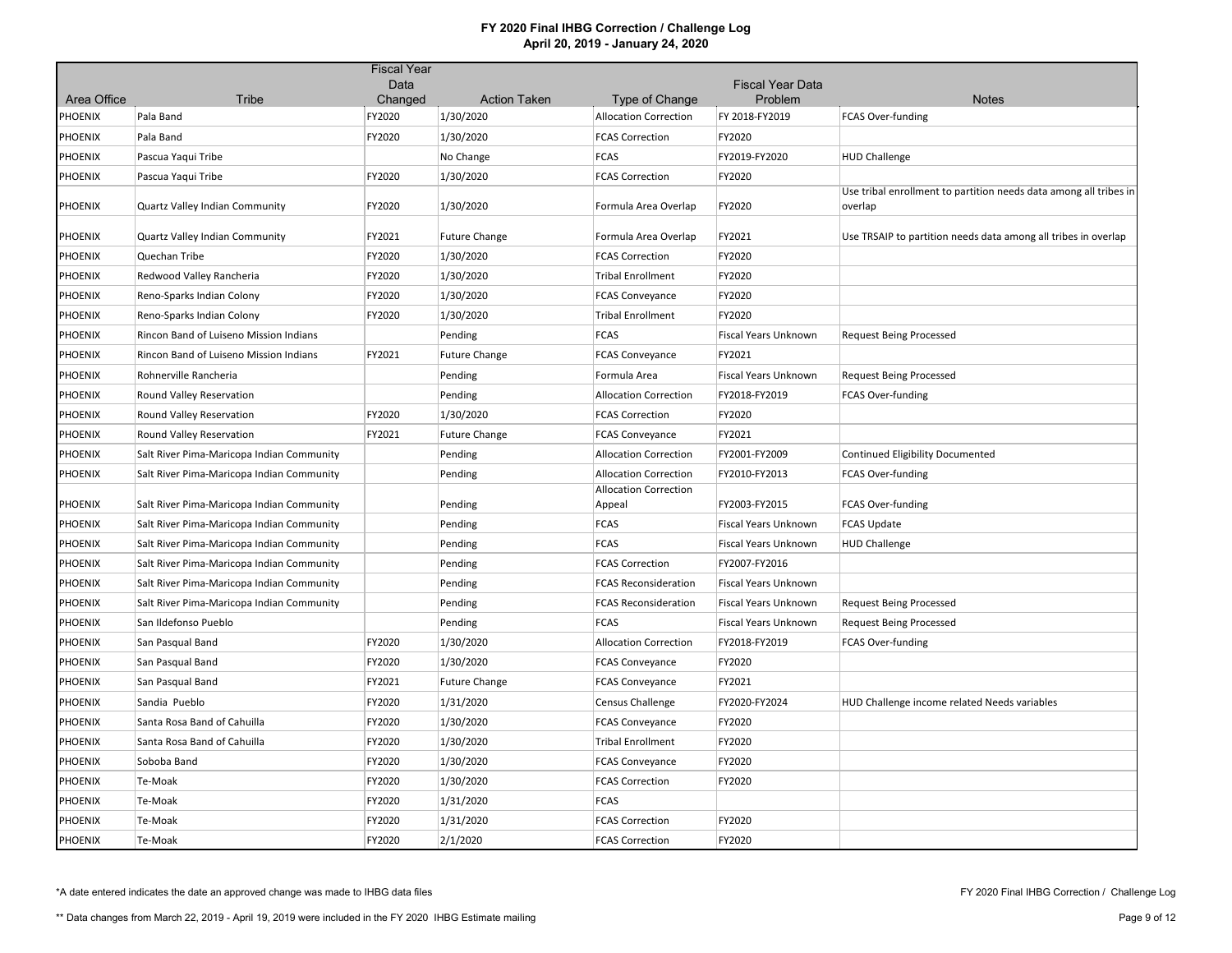|                |                                               | <b>Fiscal Year</b> |                      |                              |                             |                                                                                                                         |
|----------------|-----------------------------------------------|--------------------|----------------------|------------------------------|-----------------------------|-------------------------------------------------------------------------------------------------------------------------|
|                |                                               | Data               |                      |                              | <b>Fiscal Year Data</b>     |                                                                                                                         |
| Area Office    | <b>Tribe</b>                                  | Changed            | <b>Action Taken</b>  | Type of Change               | Problem                     | <b>Notes</b>                                                                                                            |
| PHOENIX        | Tohono O'Odham Nation                         |                    | Pending              | <b>FCAS</b>                  | Fiscal Years Unknown        | <b>Request Being Processed</b>                                                                                          |
| PHOENIX        | Tohono O'Odham Nation                         |                    | Pending              | Formula Area                 | Fiscal Years Unknown        | <b>Request Being Processed</b>                                                                                          |
| PHOENIX        | Tohono O'Odham Nation                         | FY2020             | 1/30/2020            | <b>Allocation Correction</b> | FY2015-FY2019               | Continued Eligibility Documented                                                                                        |
| PHOENIX        | Tohono O'Odham Nation                         | FY2020             | 1/30/2020            | <b>FCAS Conveyance</b>       | FY2020                      |                                                                                                                         |
| PHOENIX        | Tohono O'Odham Nation                         | FY2020             | 1/30/2020            | <b>FCAS Correction</b>       | FY2020                      |                                                                                                                         |
| PHOENIX        | Tohono O'Odham Nation                         | FY2020             | 1/31/2020            | <b>FCAS Correction</b>       | FY2020                      |                                                                                                                         |
| PHOENIX        | Tohono O'Odham Nation                         | FY2021             | <b>Future Change</b> | <b>FCAS Conveyance</b>       | FY2021                      |                                                                                                                         |
| PHOENIX        | Tolowa Dee-ni' Nation (Smith River Rancheria) | FY2020             | 1/30/2020            | Formula Area Overlap         | FY2020                      | Use tribal enrollment to partition needs data among all tribes in<br>overlap                                            |
| PHOENIX        | Tolowa Dee-ni' Nation (Smith River Rancheria) | FY2021             | <b>Future Change</b> | Formula Area Overlap         | FY2021                      | Use TRSAIP to partition needs data among all tribes in overlap                                                          |
| PHOENIX        | Torres-Martinez Desert Cahuilla Indians       |                    | No Change            | <b>FCAS</b>                  | FY2020                      |                                                                                                                         |
| PHOENIX        | Tule River Indian Tribe                       |                    | Pending              | <b>FCAS</b>                  | <b>Fiscal Years Unknown</b> | <b>HUD Challenge</b>                                                                                                    |
| PHOENIX        | Tule River Indian Tribe                       | FY2020             | 1/30/2020            | <b>FCAS Correction</b>       | FY2020                      | <b>HUD Challenge</b>                                                                                                    |
|                |                                               |                    |                      |                              |                             |                                                                                                                         |
| PHOENIX        | Viejas Group of Capitan Grande                |                    | No Change            | <b>FCAS</b>                  | FY2020                      | Tolled amount not recaptured pursuant to Modoc Lassen                                                                   |
| PHOENIX        | <b>Walker River Paiute Tribe</b>              |                    | No Change            | Repayment Cancelled          | FY2006-FY2008               | Indian Hous. Auth. v. U.S. Dep't of Hous. & Urban Dev., 881 F.3d<br>1181 (10th Cir. 2017)                               |
| PHOENIX        | Walker River Paiute Tribe                     |                    | Not Approved         | <b>FCAS Appeal</b>           | FY2019                      |                                                                                                                         |
| PHOENIX        | Walker River Paiute Tribe                     | FY2020             | 1/30/2020            | <b>Allocation Correction</b> | FY2019                      | FCAS Over-funding                                                                                                       |
| PHOENIX        | Walker River Paiute Tribe                     | FY2020             | 1/30/2020            | <b>FCAS Conveyance</b>       | FY2020                      |                                                                                                                         |
| PHOENIX        | White Mountain Apache (Fort Apache)           |                    | Pending              | <b>Allocation Correction</b> | FY2019                      | FCAS Over-funding                                                                                                       |
| PHOENIX        | White Mountain Apache (Fort Apache)           | FY2020             | 1/30/2020            | <b>Allocation Correction</b> | FY2016-FY2018               | <b>FCAS Over-funding</b>                                                                                                |
| PHOENIX        | White Mountain Apache (Fort Apache)           | FY2020             | 1/30/2020            | <b>Allocation Correction</b> | FY2016-FY2019               | <b>Continued Eligibility Documented</b>                                                                                 |
| PHOENIX        | White Mountain Apache (Fort Apache)           | FY2020             | 1/30/2020            | <b>FCAS Conveyance</b>       | FY2020                      |                                                                                                                         |
| PHOENIX        | White Mountain Apache (Fort Apache)           | FY2020             | 1/30/2020            | <b>FCAS Correction</b>       | FY2020                      |                                                                                                                         |
| PHOENIX        | White Mountain Apache (Fort Apache)           | FY2020             | 1/30/2020            | <b>FCAS Correction</b>       | FY2020                      | <b>HUD Challenge</b>                                                                                                    |
| PHOENIX        | White Mountain Apache (Fort Apache)           | FY2021             | <b>Future Change</b> | <b>FCAS Conveyance</b>       | FY2021                      |                                                                                                                         |
| PHOENIX        | Ysleta Del Sur Pueblo                         | FY2020             | 1/30/2020            | <b>Allocation Correction</b> | FY2019                      | FCAS Over-funding                                                                                                       |
| PHOENIX        | Ysleta Del Sur Pueblo                         | FY2020             | 1/30/2020            | <b>FCAS Conveyance</b>       | FY2020                      |                                                                                                                         |
| PHOENIX        | Ysleta Del Sur Pueblo                         | FY2020             | 1/30/2020            | <b>Tribal Enrollment</b>     | FY2020                      |                                                                                                                         |
| <b>PHOENIX</b> | Yurok Tribe                                   | FY2020             | 1/30/2020            | <b>Allocation Correction</b> | FY2019                      | <b>FCAS Over-funding</b>                                                                                                |
|                |                                               |                    |                      |                              |                             | Use tribal enrollment to partition needs data among all tribes in                                                       |
| PHOENIX        | <b>Yurok Tribe</b>                            | FY2020             | 1/30/2020            | Formula Area Overlap         | FY2020                      | overlap                                                                                                                 |
| PHOENIX        | Yurok Tribe                                   | FY2020             | 1/30/2020            | <b>Tribal Enrollment</b>     | FY2020                      |                                                                                                                         |
| PHOENIX        | <b>Yurok Tribe</b>                            | FY2020             | 1/31/2020            | <b>FCAS Conveyance</b>       | FY2020                      |                                                                                                                         |
|                |                                               |                    |                      |                              |                             |                                                                                                                         |
| PHOENIX        | Yurok Tribe                                   | FY2021             | <b>Future Change</b> | Formula Area Overlap         | FY2021                      | Use TRSAIP to partition needs data among all tribes in overlap<br>Tolled amount not recaptured pursuant to Modoc Lassen |
|                |                                               |                    |                      |                              |                             | Indian Hous. Auth. v. U.S. Dep't of Hous. & Urban Dev., 881 F.3d                                                        |
| <b>PHOENIX</b> | Zuni Tribe                                    |                    | No Change            | <b>Repayment Cancelled</b>   | FY1998-FY2009               | 1181 (10th Cir. 2017)                                                                                                   |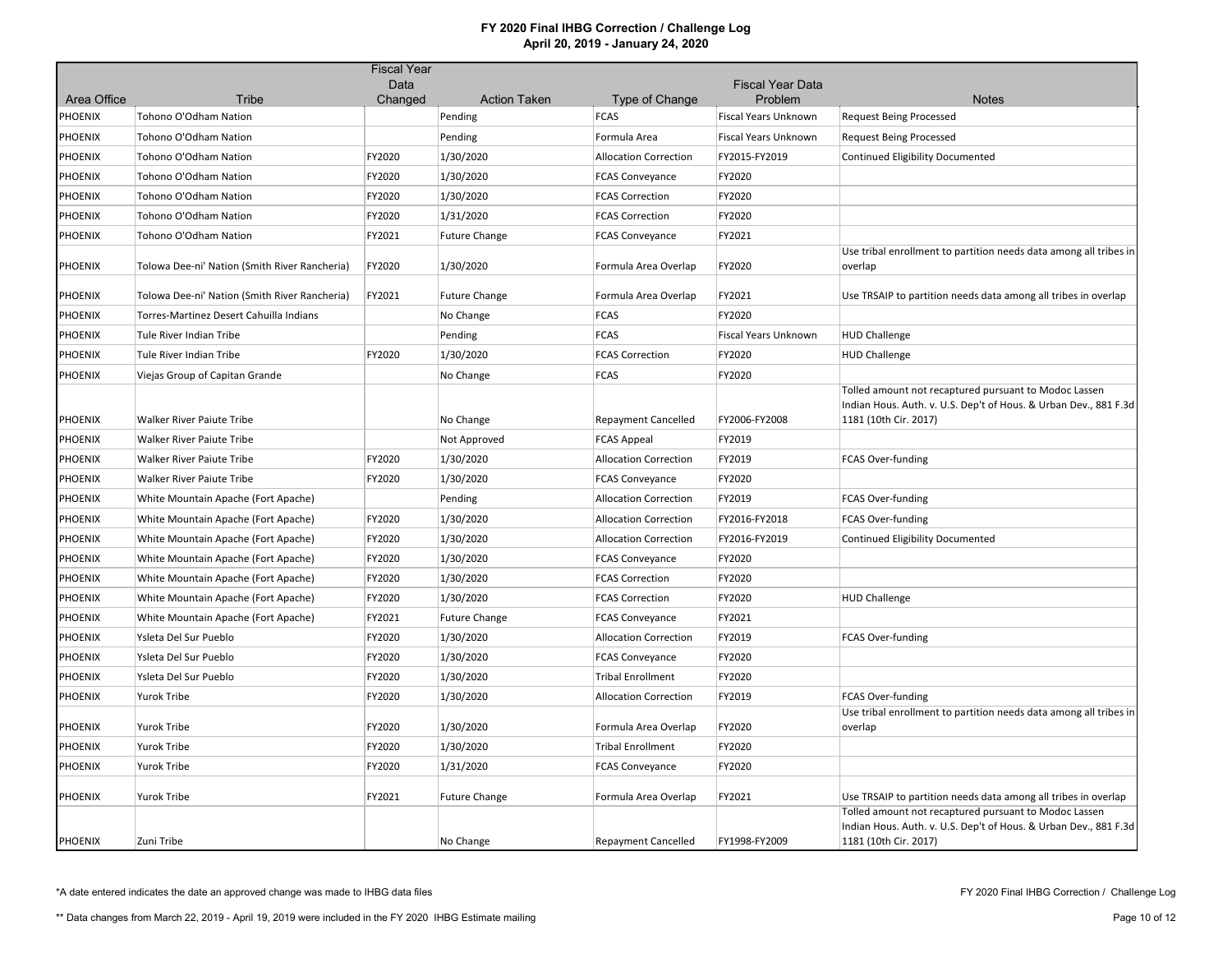|             |                                                       | <b>Fiscal Year</b> |                      |                                                 |                             |                                                                              |
|-------------|-------------------------------------------------------|--------------------|----------------------|-------------------------------------------------|-----------------------------|------------------------------------------------------------------------------|
|             |                                                       | Data               |                      |                                                 | <b>Fiscal Year Data</b>     |                                                                              |
| Area Office | Tribe                                                 | Changed            | <b>Action Taken</b>  | Type of Change                                  | Problem                     | <b>Notes</b>                                                                 |
| SEATTLE     | Coeur D'Alene Tribe                                   | FY2020             | 1/28/2020            | <b>FCAS Correction</b>                          | FY2020                      | <b>HUD Challenge</b>                                                         |
| SEATTLE     | <b>Colville Confederated Tribes</b>                   |                    | No Change            | <b>FCAS Conversion</b>                          | FY2020                      |                                                                              |
| SEATTLE     | <b>Colville Confederated Tribes</b>                   |                    | Pending              | <b>FCAS</b>                                     | Fiscal Years Unknown        | <b>Request Being Processed</b>                                               |
| SEATTLE     | <b>Colville Confederated Tribes</b>                   | FY2020             | 1/28/2020            | <b>Allocation Correction</b><br>Reconsideration | FY2018-FY2019               | FCAS Over-funding                                                            |
| SEATTLE     | <b>Colville Confederated Tribes</b>                   | FY2020             | 1/28/2020            | <b>FCAS Conveyance</b>                          | FY2020                      |                                                                              |
|             | Coos, Lower Umpqua and Siuslaw Confederated           |                    |                      |                                                 |                             | Use tribal enrollment to partition needs data among all tribes in            |
| SEATTLE     | Tribes<br>Coos, Lower Umpqua and Siuslaw Confederated | FY2020             | 1/28/2020            | Formula Area Overlap                            | FY2020                      | overlap                                                                      |
| SEATTLE     | <b>Tribes</b>                                         | FY2020             | 1/28/2020            | <b>Tribal Enrollment</b>                        | FY2020                      |                                                                              |
|             | Coos, Lower Umpqua and Siuslaw Confederated           |                    |                      |                                                 |                             |                                                                              |
| SEATTLE     | <b>Tribes</b>                                         | FY2021             | <b>Future Change</b> | Formula Area Overlap                            | FY2021                      | Use TRSAIP to partition needs data among all tribes in overlap               |
| SEATTLE     | Coquille Indian Tribe                                 | FY2020             | 1/28/2020            | <b>FCAS Conversion</b>                          | FY2020                      |                                                                              |
| SEATTLE     | Coquille Indian Tribe                                 | FY2020             | 1/28/2020            | Formula Area Overlap                            | FY2020                      | Use tribal enrollment to partition needs data among all tribes in<br>overlap |
| SEATTLE     | Coquille Indian Tribe                                 | FY2020             | 1/28/2020            | <b>Tribal Enrollment</b>                        | FY2020                      |                                                                              |
|             |                                                       |                    |                      |                                                 |                             |                                                                              |
| SEATTLE     | Coquille Indian Tribe                                 | FY2021             | <b>Future Change</b> | Formula Area Overlap                            | FY2021                      | Use TRSAIP to partition needs data among all tribes in overlap               |
| SEATTLE     | Cow Creek Band of Umpqua Tribe                        | FY2020             | 1/28/2020            | Formula Area Overlap                            | FY2020                      | Use tribal enrollment to partition needs data among all tribes in<br>overlap |
| SEATTLE     | Cow Creek Band of Umpqua Tribe                        | FY2020             | 1/28/2020            | <b>Tribal Enrollment</b>                        | FY2020                      |                                                                              |
| SEATTLE     | Cow Creek Band of Umpqua Tribe                        | FY2021             | <b>Future Change</b> | Formula Area Overlap                            | FY2021                      | Use TRSAIP to partition needs data among all tribes in overlap               |
| SEATTLE     | <b>Grand Ronde Confederated Tribes</b>                | FY2020             | 1/28/2020            | Formula Area Overlap                            | FY2020                      | Use tribal enrollment to partition needs data among all tribes in<br>overlap |
| SEATTLE     | Grand Ronde Confederated Tribes                       | FY2021             | <b>Future Change</b> | Formula Area Overlap                            | FY2021                      | Use TRSAIP to partition needs data among all tribes in overlap               |
| SEATTLE     | Kalispel Indian Community                             | FY2020             | 1/28/2020            | <b>FCAS Conveyance</b>                          | FY2020                      |                                                                              |
| SEATTLE     | Klamath Tribes                                        |                    | Pending              | <b>FCAS</b>                                     | FY2014-FY2020               | <b>HUD Challenge</b>                                                         |
|             |                                                       |                    |                      |                                                 |                             | Use tribal enrollment to partition needs data among all tribes in            |
| SEATTLE     | Klamath Tribes                                        | FY2020             | 1/28/2020            | Formula Area Overlap                            | FY2020                      | overlap                                                                      |
| SEATTLE     | Klamath Tribes                                        | FY2020             | 1/28/2020            | <b>Tribal Enrollment</b>                        | FY2020                      |                                                                              |
| SEATTLE     | Klamath Tribes                                        | FY2021             | <b>Future Change</b> | Formula Area Overlap                            | FY2021                      | Use TRSAIP to partition needs data among all tribes in overlap               |
| SEATTLE     | Lower Elwha Tribal Community                          |                    | Pending              | <b>FCAS</b>                                     | <b>Fiscal Years Unknown</b> | <b>Request Being Processed</b>                                               |
| SEATTLE     | Lower Elwha Tribal Community                          | FY2020             | 1/28/2020            | <b>Allocation Correction</b>                    | FY2019                      | <b>FCAS Over-funding</b>                                                     |
| SEATTLE     | Lower Elwha Tribal Community                          | FY2020             | 1/28/2020            | <b>FCAS Conveyance</b>                          | FY2020                      |                                                                              |
| SEATTLE     | Lower Elwha Tribal Community                          | FY2020             | 1/28/2020            | <b>Tribal Enrollment</b>                        | FY2020                      |                                                                              |
| SEATTLE     | Lummi Tribe                                           |                    | Pending              | Repayment                                       | FY2008                      | FCAS Over-funding Tolled                                                     |
| SEATTLE     | Lummi Tribe                                           | FY2020             | 1/28/2020            | <b>Allocation Correction</b>                    | FY2019                      | FCAS Over-funding                                                            |
| SEATTLE     | Lummi Tribe                                           | FY2020             | 1/28/2020            | <b>FCAS Correction</b>                          | FY2020                      |                                                                              |
|             |                                                       |                    |                      |                                                 |                             |                                                                              |
| SEATTLE     | Lummi Tribe                                           | FY2020             | 1/30/2020            | <b>Tribal Enrollment</b>                        | FY2020                      |                                                                              |
| SEATTLE     | Nez Perce Tribe                                       |                    | Not Approved         | <b>FCAS Appeal</b>                              | FY2019                      |                                                                              |
| SEATTLE     | Nez Perce Tribe                                       |                    | Pending              | <b>FCAS</b>                                     | <b>Fiscal Years Unknown</b> | <b>Request Being Processed</b>                                               |

\*A date entered indicates the date an approved change was made to IHBG data files

FY 2020 Final IHBG Correction / Challenge Log